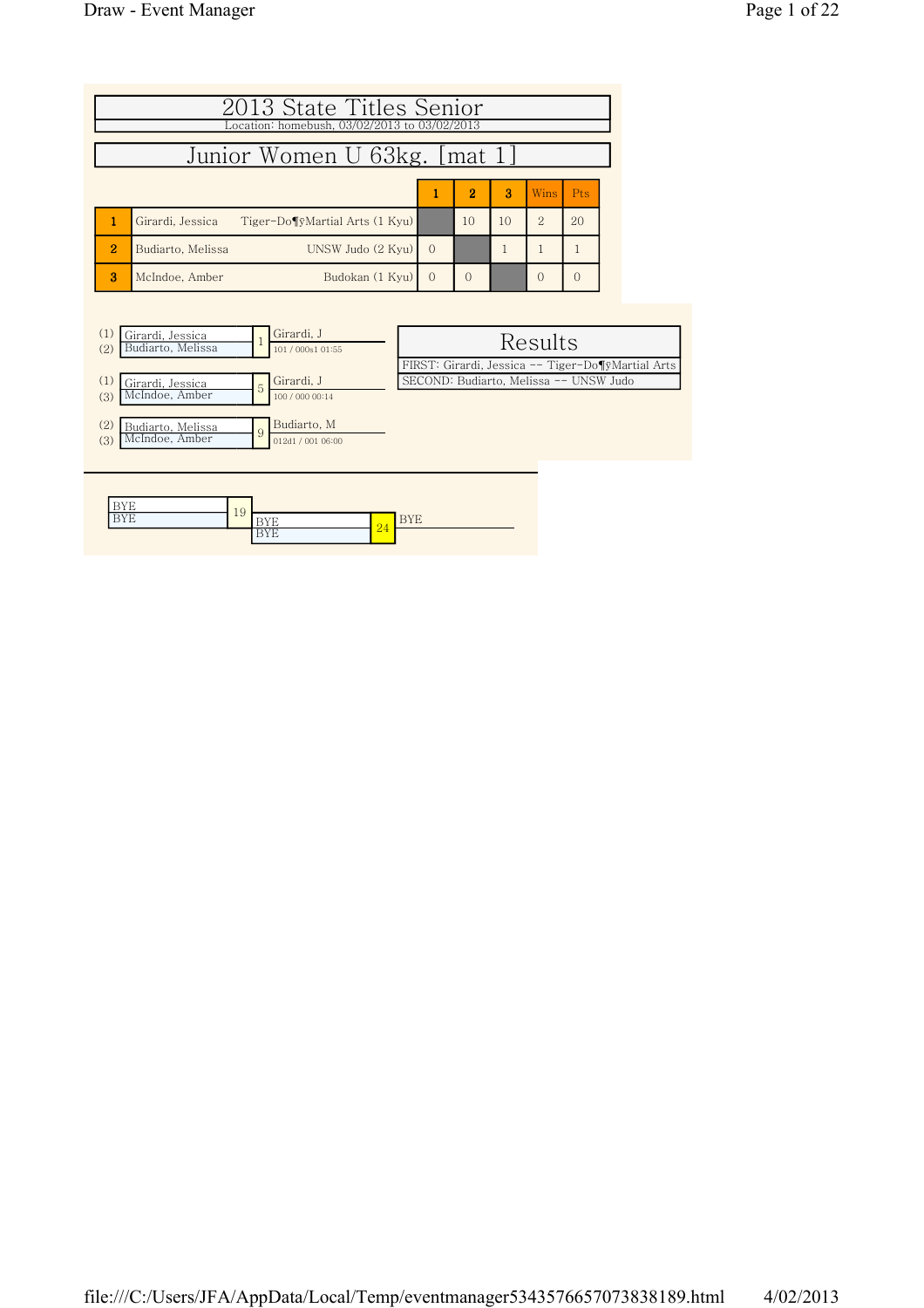| 2013 State Titles Senior<br>Location: homebush, 03/02/2013 to 03/02/2013 |                                                                                         |                                                      |  |              |                |                |                |                                                                       |              |  |  |
|--------------------------------------------------------------------------|-----------------------------------------------------------------------------------------|------------------------------------------------------|--|--------------|----------------|----------------|----------------|-----------------------------------------------------------------------|--------------|--|--|
|                                                                          |                                                                                         | Junior Men U 60kg. [mat 1]                           |  |              |                |                |                |                                                                       |              |  |  |
|                                                                          |                                                                                         |                                                      |  | 1            | $\overline{2}$ | 3              | 4              | Wins                                                                  | Pts          |  |  |
| Edwards, Conor<br>1                                                      |                                                                                         | Budokan (2 Kyu)                                      |  |              | $\Omega$       | $\Omega$       | $\Omega$       | $\Omega$                                                              | $\Omega$     |  |  |
| $\overline{2}$<br>Sadeli, Indra                                          |                                                                                         | UNSW Judo (2 Kyu)                                    |  | 10           |                | 7              | $\overline{7}$ | 3                                                                     | 24           |  |  |
| 3<br>Mcindoe, Kyle                                                       | Budokan (1 Kyu)                                                                         |                                                      |  |              |                |                | $\mathbf{1}$   | $\overline{2}$                                                        | 6            |  |  |
| Prociuk, Janusz<br>4                                                     |                                                                                         | Tiger-Do¶ÿMartial Arts (1 Kyu)                       |  | $\mathbf{1}$ | $\mathbf{0}$   | $\overline{0}$ |                | 1                                                                     | $\mathbf{1}$ |  |  |
| (2)<br>(3)<br>Mcindoe, Kyle                                              | Sadeli, I<br>Edwards, Conor<br>7<br>Sadeli, Indra<br>000 / 021 02:46<br>Mcindoe, K<br>8 |                                                      |  |              |                |                | Results        | FIRST: Sadeli, Indra -- UNSW Judo<br>SECOND: Mcindoe, Kyle -- Budokan |              |  |  |
| Prociuk, Janusz<br>(4)<br>(1)<br>Edwards, Conor<br>Mcindoe, Kyle<br>(3)  | $\overline{2}$                                                                          | 002d1 / 001 05:35<br>Mcindoe, K<br>000s1 / 001 04:00 |  |              |                |                |                | THIRD: Prociuk, Janusz -- Tiger-Do¶ÿMartial Arts                      |              |  |  |
| (2)<br>Sadeli, Indra<br>Prociuk, Janusz<br>(4)                           | 3                                                                                       | Sadeli, I<br>011s1 / 002 04:00                       |  |              |                |                |                |                                                                       |              |  |  |
| (1)<br>Edwards, Conor<br>Prociuk, Janusz<br>(4)                          | 12                                                                                      | Prociuk, J<br>001 / 101d1 04:48                      |  |              |                |                |                |                                                                       |              |  |  |
| (2)<br>Sadeli, Indra<br>Mcindoe, Kyle<br>(3)                             | 15                                                                                      | Sadeli, I<br>010s2 / 001 04:00                       |  |              |                |                |                |                                                                       |              |  |  |

|   | $\Omega$   |                     |     |                                         |
|---|------------|---------------------|-----|-----------------------------------------|
| . | $\Delta U$ | <b>.</b>            | 25' | $-$<br>$\overline{v}$ is $\overline{v}$ |
|   |            | --<br><u> ⊥ ⊥ ⊥</u> |     |                                         |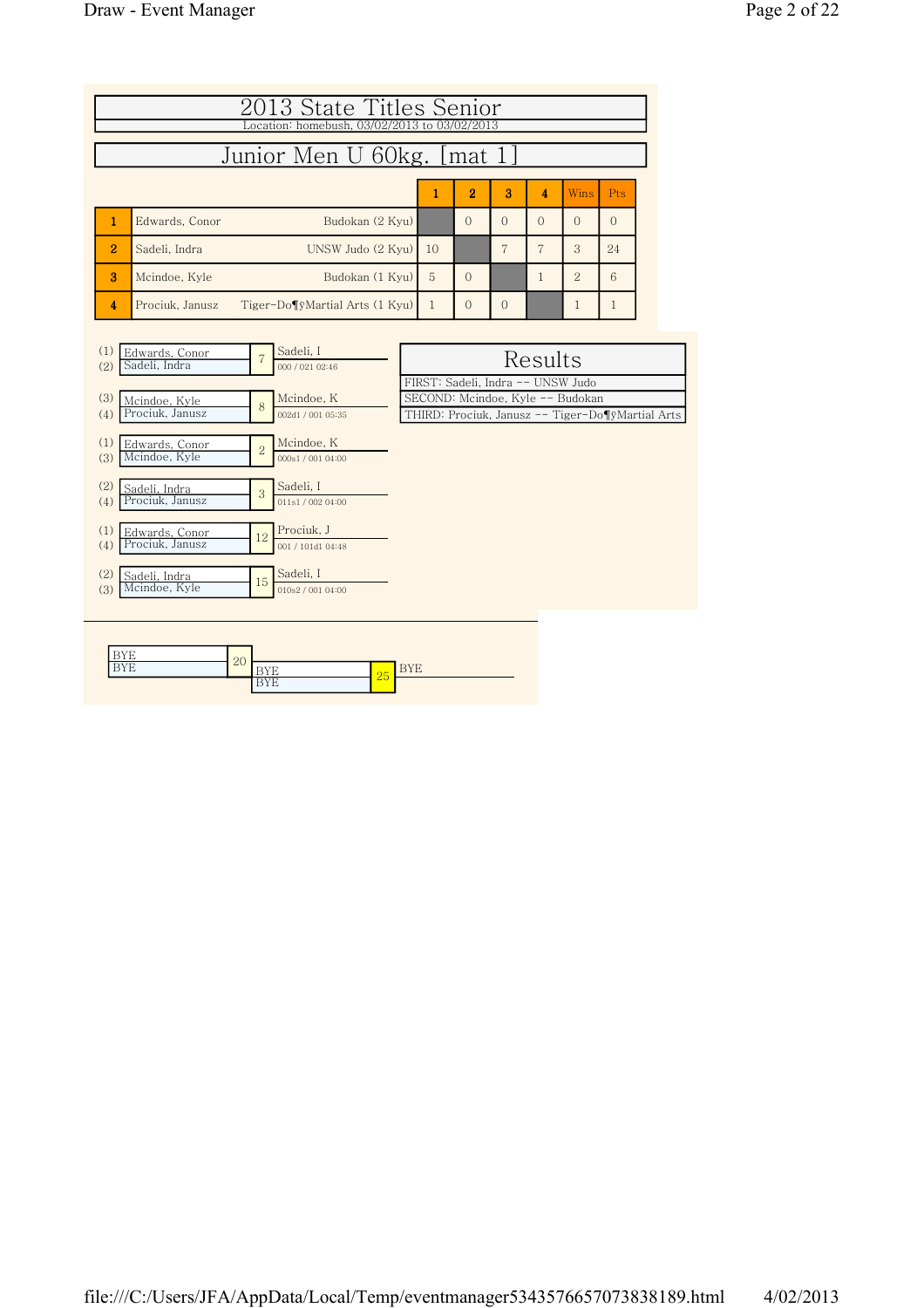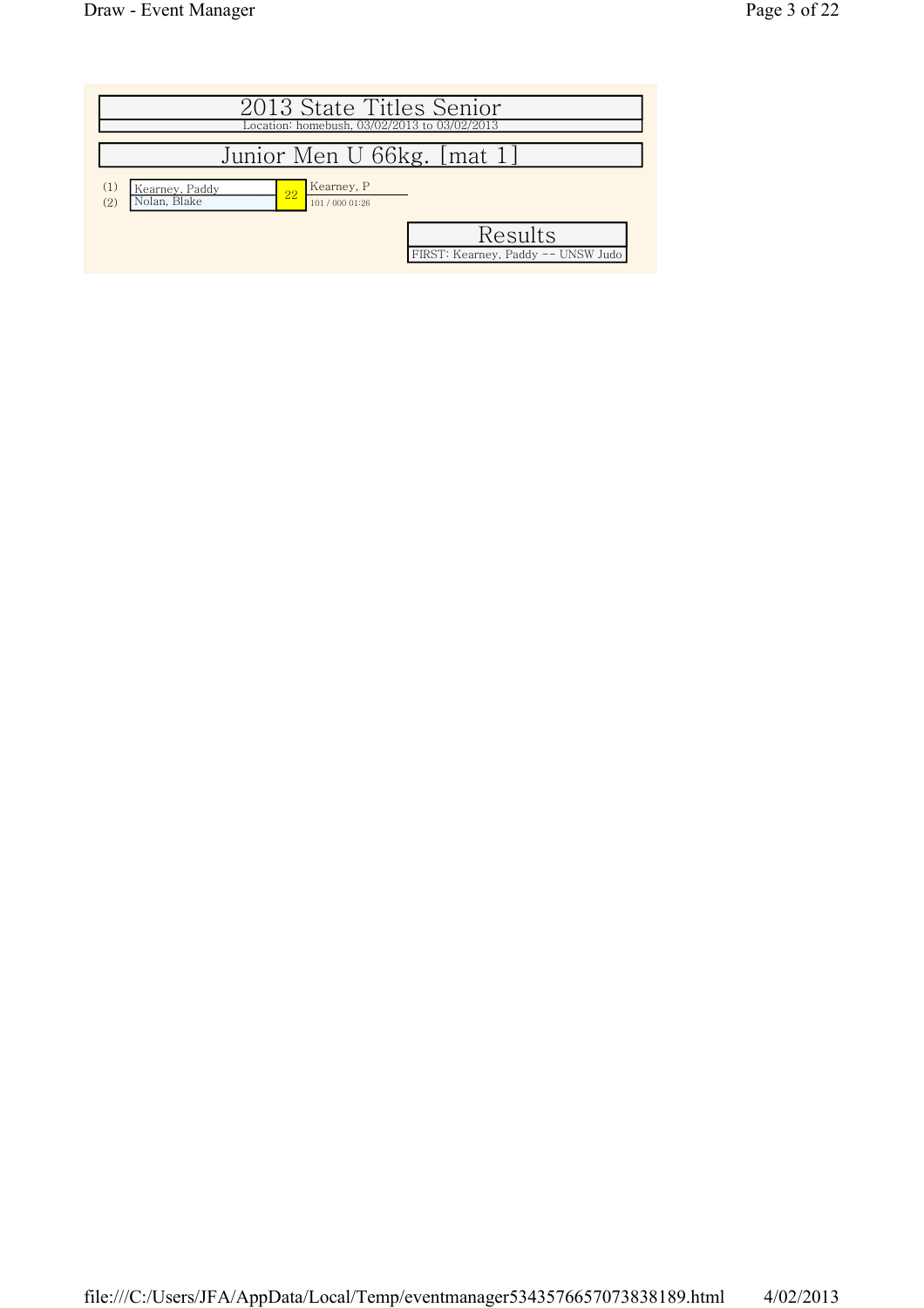|                | 2013 State Titles Senior<br>Location: homebush, 03/02/2013 to 03/02/2013<br>Junior Men U 73kg. [mat 1] |          |                |    |          |                |           |  |  |  |
|----------------|--------------------------------------------------------------------------------------------------------|----------|----------------|----|----------|----------------|-----------|--|--|--|
|                |                                                                                                        |          | $\overline{2}$ | 3  | 4        | <b>Wins</b>    | Pts.      |  |  |  |
|                | Budokan (1 Kyu)<br>Leishman, Cameron                                                                   |          | $\Omega$       | 10 | $\Omega$ |                | 10        |  |  |  |
| $\overline{2}$ | Tiger-Do¶yMartial Arts (1 Kyu)<br>Holder, Jacob                                                        | 5        |                | 10 | $\Omega$ | $\overline{2}$ | 15        |  |  |  |
| 3              | Budokan (4 Kyu)<br>Young, Kurt                                                                         | $\Omega$ | $\Omega$       |    | $\Omega$ | $\Omega$       | $\bigcap$ |  |  |  |
| 4              | Zenbu Judo (1 Dan)<br>Huynh, Ben                                                                       |          | 10             | 10 |          | 3              | 21        |  |  |  |

| (1)<br>Leishman, Cameron<br>Holder, Jacob<br>(2) | Holder, J<br>10<br>000 / 001 04:00 | Results                                         |
|--------------------------------------------------|------------------------------------|-------------------------------------------------|
|                                                  |                                    | FIRST: Huynh, Ben -- Zenbu Judo                 |
| (3)<br>Young, Kurt                               | Huynh, B                           | SECOND: Holder, Jacob -- Tiger-Do¶ÿMartial Arts |
| Huynh, Ben<br>(4)                                | 11<br>000 / 101 01:07              | THIRD: Leishman, Cameron -- Budokan             |
|                                                  |                                    |                                                 |
| (1)<br>eishman, Cameron<br>Young, Kurt           | Leishman, C<br>$\overline{4}$      |                                                 |
| (3)                                              | 112s1 / 000s1 03:16                |                                                 |
| (2)<br>Holder, Jacob                             | Huynh, B                           |                                                 |
| Huynh, Ben<br>(4)                                | 14<br>000 / 100 02:25              |                                                 |
|                                                  |                                    |                                                 |
| (1)<br>eishman, Cameron                          | Huynh, B<br>17                     |                                                 |
| Huynh, Ben<br>(4)                                | 001s2 / 011s2d1 04:11              |                                                 |
| (2)                                              | Holder, J                          |                                                 |
| Holder, Jacob<br>Young, Kurt<br>(3)              | 18<br>020 / 000 02:48              |                                                 |
|                                                  |                                    |                                                 |
|                                                  |                                    |                                                 |

|  | $\Omega$<br>٠ |                 |                          |          |
|--|---------------|-----------------|--------------------------|----------|
|  | $\Delta$      |                 | $\overline{\phantom{a}}$ | <u>.</u> |
|  |               | . .<br><b>.</b> | $\overline{\omega}$ 1    |          |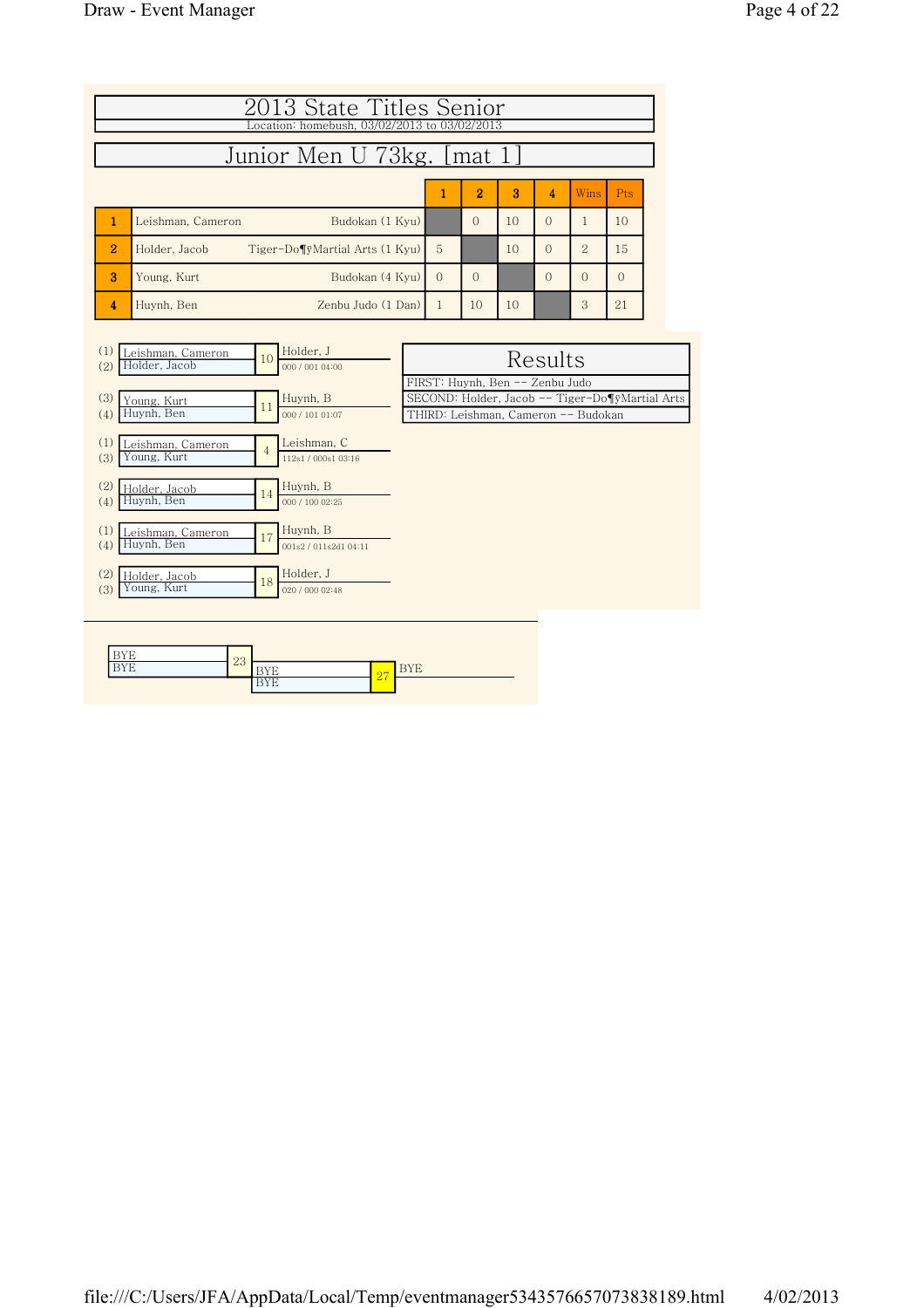|                | 2013 State Titles Senior                        |    |                |          |               |       |
|----------------|-------------------------------------------------|----|----------------|----------|---------------|-------|
|                | Location: homebush, 03/02/2013 to 03/02/2013    |    |                |          |               |       |
|                | Junior Men U 81kg. [mat 1]                      |    |                |          |               |       |
|                |                                                 |    |                |          |               |       |
|                |                                                 |    | $\overline{2}$ | 3        | <b>Wins</b>   | - Pts |
|                | St Mary's RSL Judo (1 Kyu)<br>Vukovich, Robert  |    | $\Omega$       | $\Omega$ |               |       |
| $\overline{2}$ | Prociuk, Andrzei Tiger-Do¶ÿMartial Arts (1 Kyu) | 10 |                | 10       | $\mathcal{D}$ | 20    |
| я              | UNSW Judo (1 Kyu)<br>Briers. Eamonn             |    | $\Omega$       |          |               |       |



| $- - -$  | 01       |     |    |     |
|----------|----------|-----|----|-----|
| ---<br>. | $\sim$ 1 | -   | 26 | $-$ |
|          |          | . . |    |     |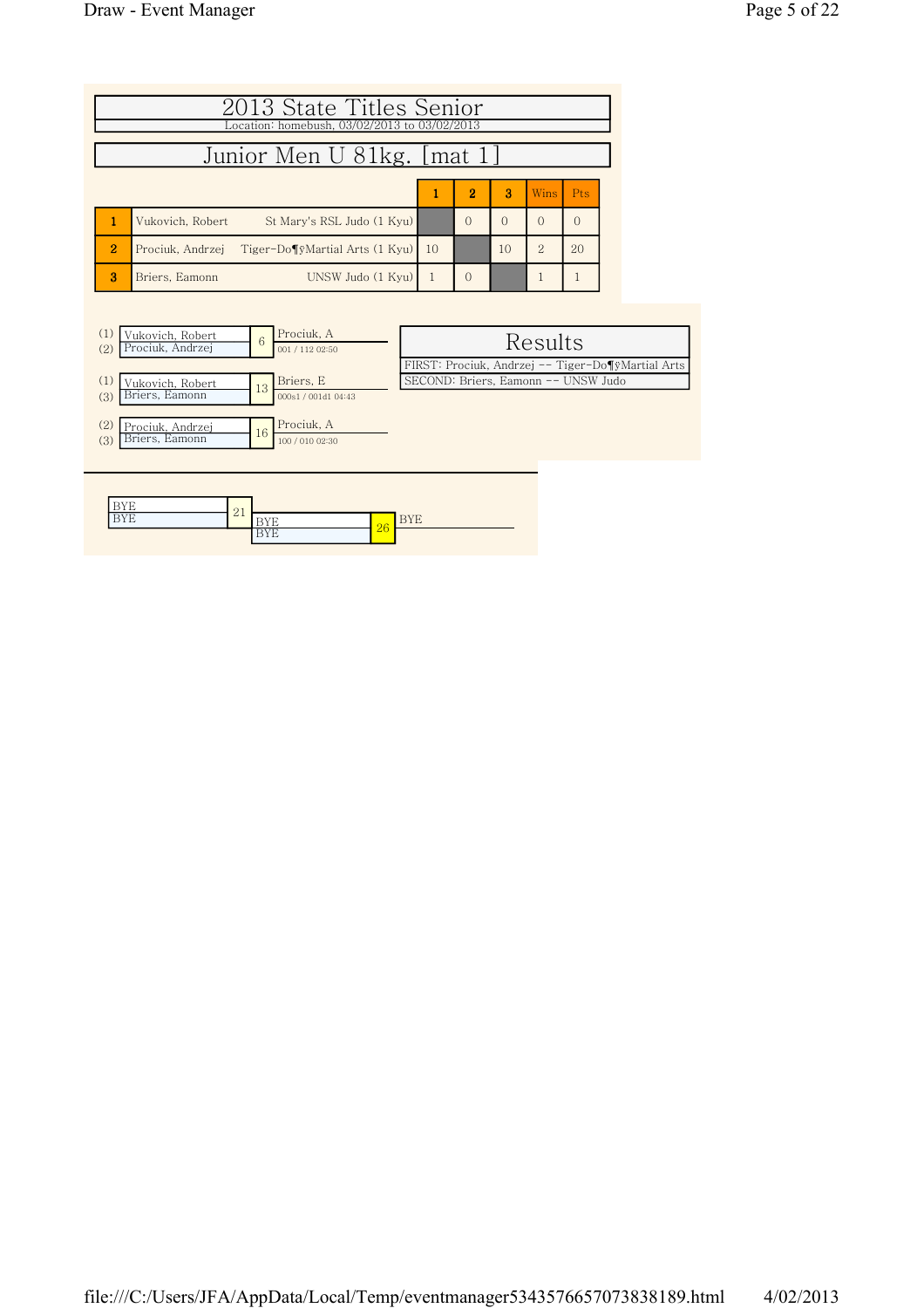|                    |                                          |                |                                  | 2013 State Titles Senior<br>Location: homebush, 03/02/2013 to 03/02/2013 |    |                                        |    |
|--------------------|------------------------------------------|----------------|----------------------------------|--------------------------------------------------------------------------|----|----------------------------------------|----|
|                    |                                          |                |                                  | Junior Men U 90kg. [mat 2]                                               |    |                                        |    |
|                    |                                          |                |                                  |                                                                          |    |                                        |    |
| (1)<br>(2)         | McBain, Adrian<br>Edwards, Jakob         | 5              | McBain, A<br>020 / 000 03:54     |                                                                          |    |                                        |    |
| (3)<br>(4)         | Jenson, Albert<br>Smith, Jordan          | 6              | Smith, J<br>000 / 021 01:23      |                                                                          |    |                                        |    |
| (1)<br>(5)         | McBain, Adrian<br><b>BYE</b>             |                | McBain, A                        |                                                                          |    |                                        |    |
| (2)<br>(3)         | Edwards, Jakob<br>Jenson, Albert         | $\overline{2}$ | Edwards, J<br>100 / 000 01:37    |                                                                          |    |                                        |    |
| (4)<br>(5)         | Smith, Jordan<br><b>BYE</b>              |                | Smith, J                         |                                                                          |    |                                        |    |
| (1)<br>(3)         | McBain, Adrian<br>Jenson, Albert         | 9              | McBain, A<br>001 / 000 04:00     |                                                                          |    |                                        |    |
| (2)<br>(4)         | Edwards, Jakob<br>Smith, Jordan          | 10             | Smith, J<br>000 / 110 00:58      |                                                                          |    |                                        |    |
| (3)<br>(5)         | Jenson, Albert<br><b>BYE</b>             |                | Jenson, A                        |                                                                          |    |                                        |    |
| (1)<br>(4)         | McBain, Adrian<br>Smith, Jordan          | $\mathbf{1}$   | Smith, J<br>000 / 101 01:06      |                                                                          |    | Ivers, H                               |    |
| (2)<br>(5)         | Edwards, Jakob<br><b>BYE</b>             |                | Edwards, J                       | McBain, A<br>Ivers, H                                                    | 21 | 000 / 100 00:37<br>Smith, J            |    |
|                    |                                          |                |                                  | Smith. J<br>Ivers, H                                                     | 22 | 001s1 / 000 04:00                      | 22 |
| (6)<br>(7)         | Berry, Zac<br>Tumenbayar, Puntsagdorj    | 3              | Tumenbayar, P<br>000 / 100 01:19 | McBain. A<br>Rozic, A                                                    | 23 | McBain, A<br>100/000 03:51<br>Smith, J |    |
| (8)<br>(9)         | BYE.<br>Ivers, Hayden                    |                | Ivers, H                         | Smith, J<br>Rozic, A                                                     | 24 | 111/000 01:35                          |    |
| (6)<br>(10)        | Berry, Zac<br>Rozic, Aldiano             | $\overline{7}$ | Rozic, A<br>000 / 100 02:41      |                                                                          |    |                                        |    |
| (7)                | Tumenbayar, Puntsagdorj<br><b>BYE</b>    |                | Tumenbayar, P                    |                                                                          |    |                                        |    |
| (8)<br>(9)         | Ivers, Hayden<br>Rozic, Aldiano          | $\overline{4}$ | Rozic, A<br>000 / 000d1 06:00    |                                                                          |    |                                        |    |
| (10)<br>(6)<br>(8) | Berry, Zac<br><b>BYE</b>                 |                | Berry, Z                         |                                                                          |    |                                        |    |
| (7)                | Tumenbayar, Puntsagdorj<br>Ivers, Hayden | 8              | Ivers, H<br>011s1 / 100 02:22    |                                                                          |    |                                        |    |
| (9)<br>(8)         | <b>BYE</b><br>Rozic, Aldiano             |                | Rozic, A                         |                                                                          |    |                                        |    |
| (10)<br>(6)        | Berry, Zac<br>Ivers, Hayden              | 11             | Ivers, H<br>000 / 103 03:44      |                                                                          |    |                                        |    |
| (9)<br>(7)         | Tumenbayar, Puntsagdorj                  | 12             | Rozic, A                         |                                                                          |    |                                        |    |
| (10)               | Rozic, Aldiano                           |                | 000s1/000s1d106:00               |                                                                          |    | Results                                |    |
|                    |                                          |                |                                  | FIRST: Smith, Jordan -- Zenbu Judo                                       |    |                                        |    |
|                    |                                          |                |                                  | SECOND: Ivers, Hayden -- Kugatsu Kids Judo Club (NSW)                    |    |                                        |    |
|                    |                                          |                |                                  | THIRD: McBain, Adrian -- Zenbu Judo                                      |    |                                        |    |
|                    |                                          |                |                                  | FORTH: Rozic. Aldiano -- Zenbu Judo                                      |    |                                        |    |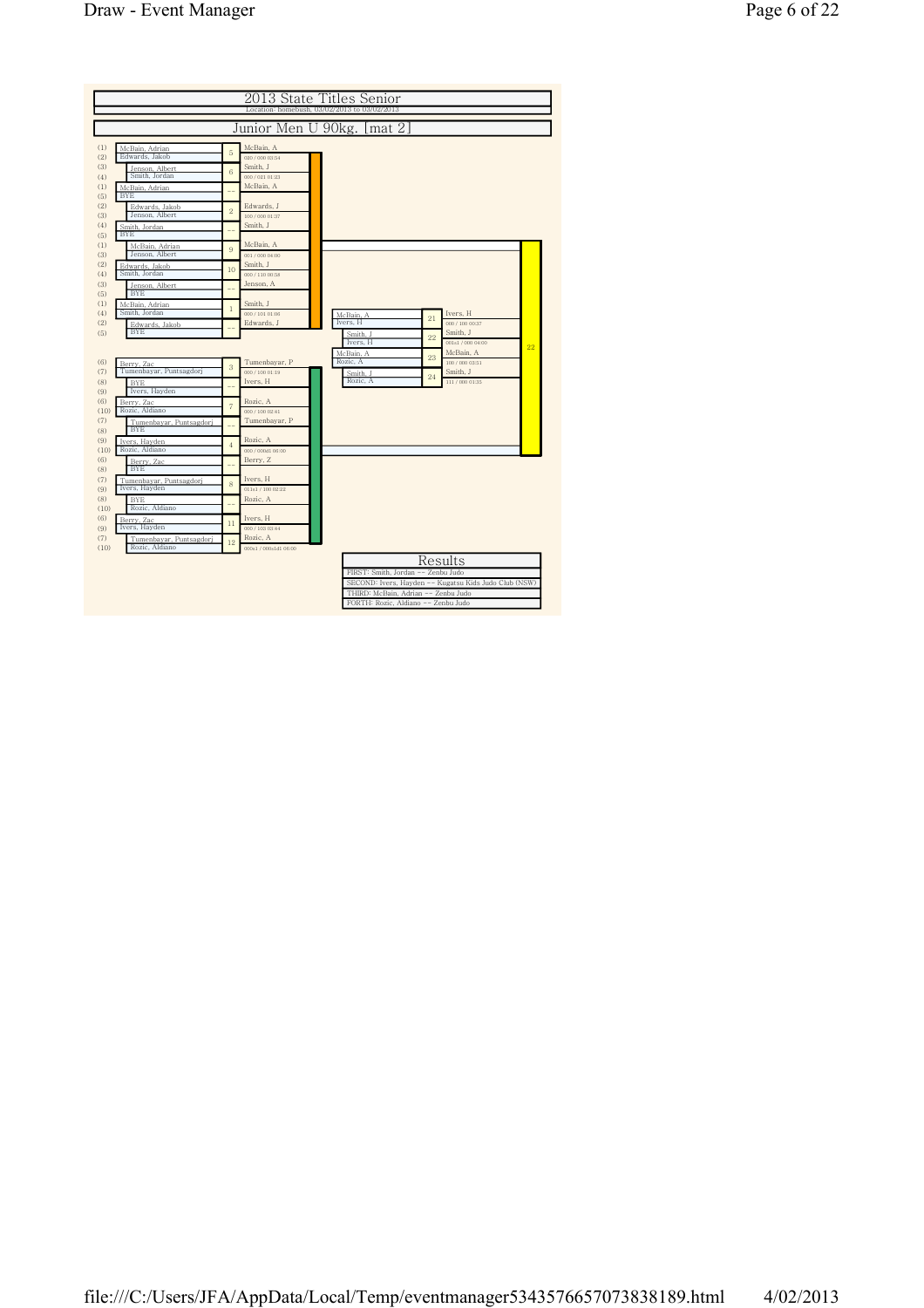|                               | Junior Men U 90kg.                                                         |                          |                | mat 2                      |                |                  |             |                  |          |
|-------------------------------|----------------------------------------------------------------------------|--------------------------|----------------|----------------------------|----------------|------------------|-------------|------------------|----------|
|                               |                                                                            | $\mathbf{1}$             | $\overline{2}$ | 3                          | 4              |                  | 5           | Wins             | Pts      |
| 1                             | McBain, Adrian<br>Zenbu Judo (2 Kyu)                                       |                          | 10             | $\scriptstyle\rm 5$        | $\theta$       |                  |             | $\,2$            | 15       |
| 2                             | Edwards, Jakob<br>Budokan (2 Kyu)                                          | $\theta$                 |                | 10                         | $\theta$       |                  |             | $\,1$            | 10       |
| 3                             | Jenson, Albert<br>Kugatsu Judo Club (NSW) (4 Kyu)                          | $\theta$                 | $\Omega$       |                            | $\theta$       |                  |             | $\theta$         | $\Omega$ |
| 4                             | Smith, Jordan<br>Zenbu Judo (1 Dan)                                        | 10                       | 10             | 10                         |                |                  |             | 3                | 30       |
| 5<br><b>BYE</b><br><b>BYE</b> | 13<br><b>BYF</b><br>15<br><b>BYE</b><br><b>BYE</b><br>14<br><b>BYE</b>     | <b>BYE</b><br><b>BYE</b> |                |                            |                | <b>BYE</b><br>19 |             |                  |          |
| 6                             | Berry, Zac<br>Tiger-Do (1 Kyu)                                             |                          | 6              | $\overline{7}$<br>$\Omega$ | 8<br>$\theta$  | 9<br>$\theta$    | 10          | Wins<br>$\theta$ | Pts      |
| $\overline{7}$                | Tumenbayar, Puntsagdorj<br>UNSW Judo (1 Dan)                               |                          | 10             |                            | $\overline{0}$ | $\theta$         |             | $\,1$            | 10       |
| 8                             | Ivers, Hayden<br>Kugatsu Kids Judo Club (NSW) (2 Kyu)                      |                          | 10             | 10                         |                | $\mathbf{0}$     |             | $\,2$            | 20       |
| 9<br>10                       | Rozic, Aldiano<br>Zenbu Judo (2 Kyu)                                       |                          | 10             | $\,1$                      | $\,1$          |                  |             | 3                | 12       |
| <b>BYE</b><br><b>BYE</b>      | 16<br><b>BYE</b><br>18<br><b>BYE</b><br><b>BYE</b><br>$17\,$<br><b>BYE</b> | <b>BYE</b><br><b>BYE</b> |                |                            |                | <b>BYE</b><br>20 |             |                  |          |
|                               |                                                                            |                          | $\mathbf{1}$   | $\overline{\mathbf{2}}$    | 3              | $\overline{4}$   | Wins        |                  | Pts      |
| $\mathbf{1}$                  | McBain, Adrian<br>Zenbu Judo (2 Kyu)                                       |                          |                | $\mathbf{0}$               | $\mathbf{0}$   | 10               | $\mathbf 1$ | 10               |          |
|                               | Smith, Jordan<br>Zenbu Judo (1 Dan)                                        |                          | 10             |                            | 5              | 10               | 3           | 25               |          |
| $\overline{2}$                | Ivers, Hayden<br>Kugatsu Kids Judo Club (NSW) (2 Kyu)                      |                          | 10             | $\mathbf{0}$               |                | $\theta$         | $\,1$       | 10               |          |
| 3                             |                                                                            |                          |                |                            |                |                  |             |                  |          |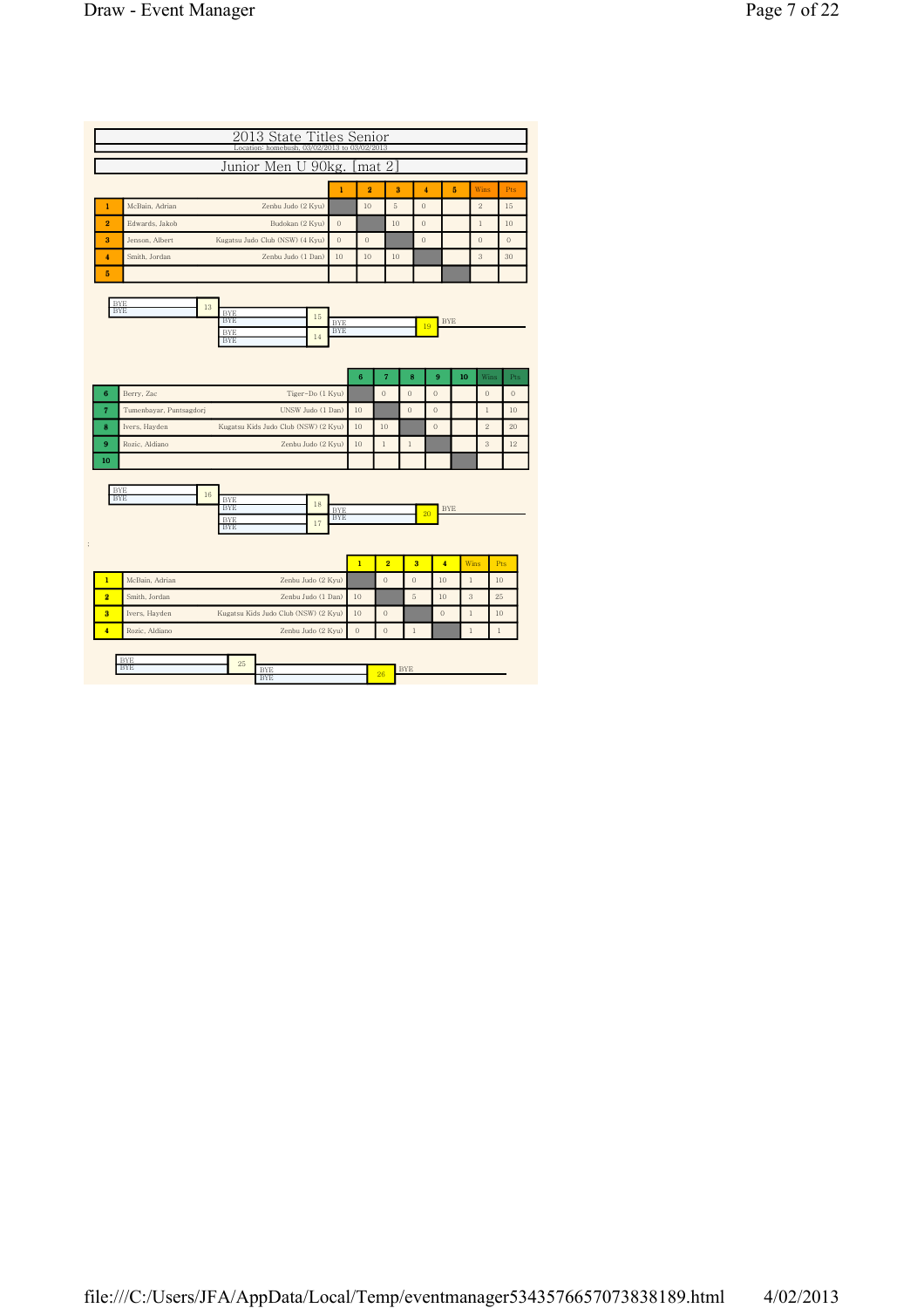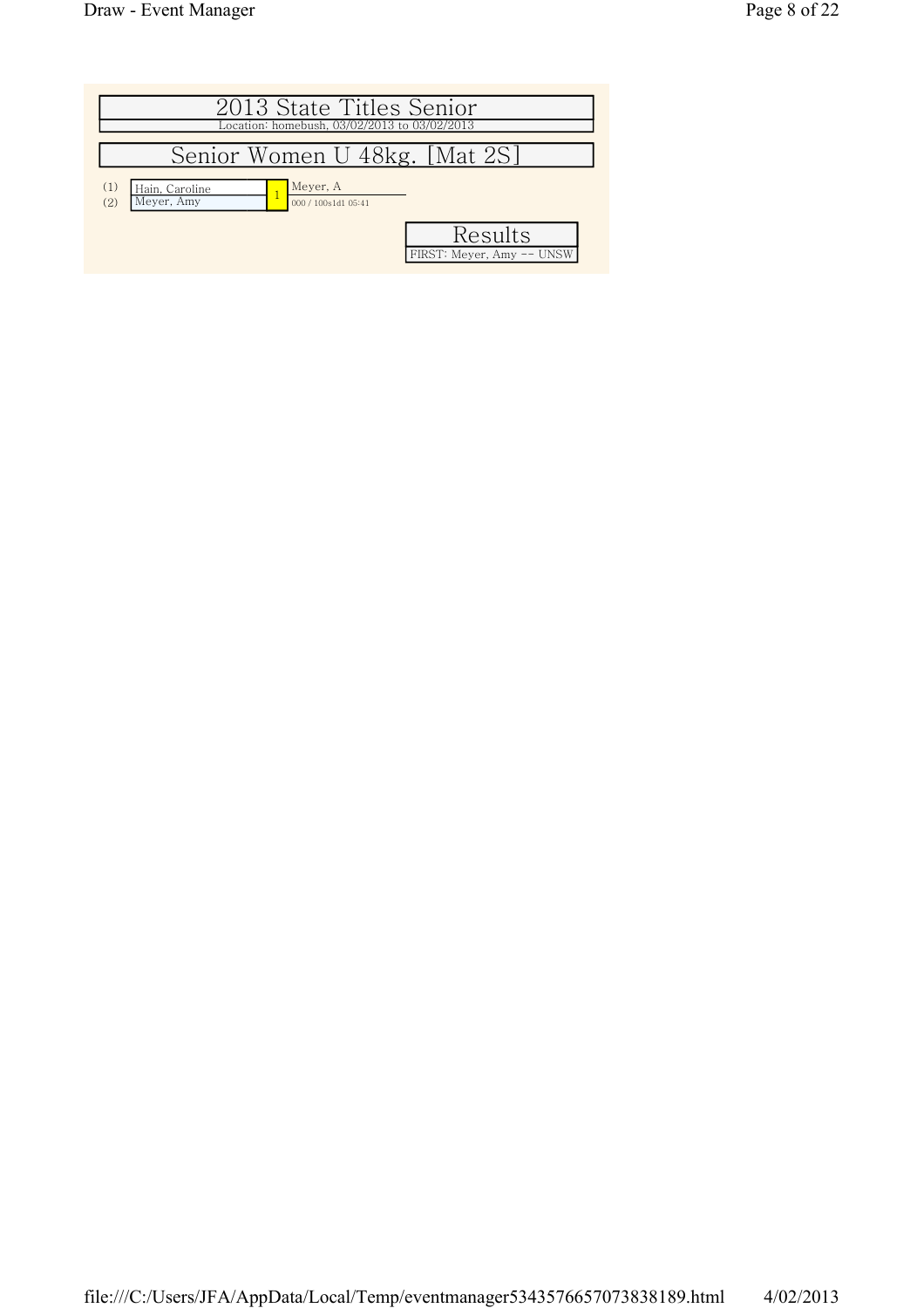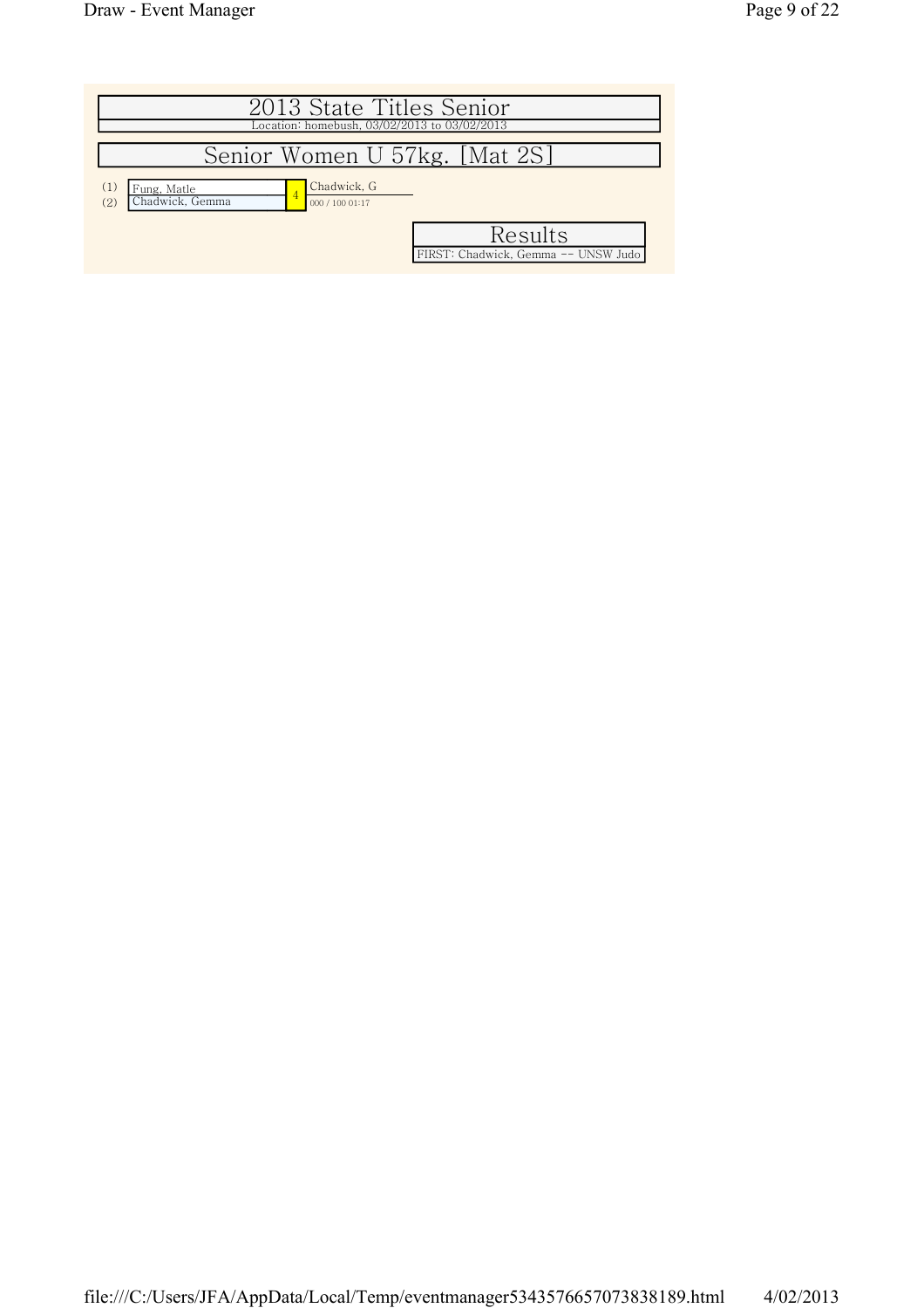|                                              |                | 2013 State Titles Senior                     |                                    |    |                                                   |    |
|----------------------------------------------|----------------|----------------------------------------------|------------------------------------|----|---------------------------------------------------|----|
|                                              |                | Location: homebush, 03/02/2013 to 03/02/2013 |                                    |    |                                                   |    |
|                                              |                | Senior Women U 63kg.                         | [Mat 1S]                           |    |                                                   |    |
|                                              |                |                                              |                                    |    |                                                   |    |
| Vidal-Fernandez, Marian<br>McIndoe, Amber    | 5              | McIndoe, A<br>000 / 101 04:42                |                                    |    |                                                   |    |
| Budiarto, Melissa<br><b>BYE</b>              |                | Budiarto, M                                  |                                    |    |                                                   |    |
| Vidal-Fernandez, Marian<br><b>BYE</b>        |                | Vidal-Fernandez, M                           |                                    |    |                                                   |    |
| McIndoe, Amber<br>Budiarto, Melissa          | 9              | Budiarto, M<br>000 / 110 02:24               |                                    |    |                                                   |    |
| <b>BYE</b><br><b>BYE</b>                     |                | <b>BYE</b>                                   |                                    |    |                                                   |    |
| Vidal-Fernandez, Marian<br>Budiarto, Melissa | $\mathbf{1}$   | Budiarto, M<br>000 / 100s1 03:07             |                                    |    |                                                   |    |
| McIndoe, Amber<br><b>BYE</b>                 |                | McIndoe, A                                   |                                    |    |                                                   |    |
| Budiarto, Melissa                            |                | Budiarto, M                                  |                                    |    |                                                   |    |
| <b>BYE</b><br>Vidal-Fernandez, Marian        |                | Vidal-Fernandez, M                           |                                    |    |                                                   |    |
| <b>BYE</b><br>McIndoe, Amber                 |                | McIndoe, A                                   | McIndoe, A<br>Girardi. J           | 50 | Girardi, J<br>000 / 020 01:32                     |    |
| <b>BYE</b>                                   |                |                                              | Budiarto, M<br>Girardi. J          | 54 | Budiarto, M<br>100 / 000 02:26                    | 54 |
| Karpour, Azita                               | $\overline{2}$ | Beunard, K                                   | McIndoe, A<br>Beunard, K           | 58 | Beunard, K<br>000 / 101 02:14                     |    |
| Beunard, Kiliane<br>Girardi, Jessica         |                | 000 / 100 00:22<br>Girardi, J                | Budiarto, M<br>Beunard, K          | 62 | Beunard, K<br>000s1 / 100 04:24                   |    |
| <b>BYE</b><br>Karpour, Azita                 |                | Karpour, A                                   |                                    |    |                                                   |    |
| <b>BYE</b><br>Beunard, Kiliane               |                | Beunard, K                                   |                                    |    |                                                   |    |
| Girardi, Jessica<br><b>BYE</b>               | 6              | 101/000s102-21<br><b>BYE</b>                 |                                    |    |                                                   |    |
| <b>BYE</b><br>(10)<br>Karpour, Azita         |                | Girardi, J                                   |                                    |    |                                                   |    |
| Girardi, Jessica<br>Beunard, Kiliane         | 10             | 000 / 100 00:23<br>Beunard, K                |                                    |    |                                                   |    |
| <b>BYE</b>                                   |                | Girardi, J                                   |                                    |    |                                                   |    |
| Girardi, Jessica<br><b>BYE</b><br>(10)       |                | Karpour, A                                   |                                    |    |                                                   |    |
| Karpour, Azita<br><b>BYE</b>                 |                |                                              |                                    |    |                                                   |    |
| Beunard, Kiliane<br><b>BYE</b><br>(10)       | $-$            | Beunard, K                                   |                                    |    |                                                   |    |
|                                              |                |                                              |                                    |    | Results                                           |    |
|                                              |                |                                              | FIRST: Beunard, Kiliane -- Budokan |    | SECOND: Budiarto, Melissa -- UNSW Judo            |    |
|                                              |                |                                              | FORTH: McIndoe, Amber -- Budokan   |    | THIRD: Girardi, Jessica -- Tiger-Do¶yMartial Arts |    |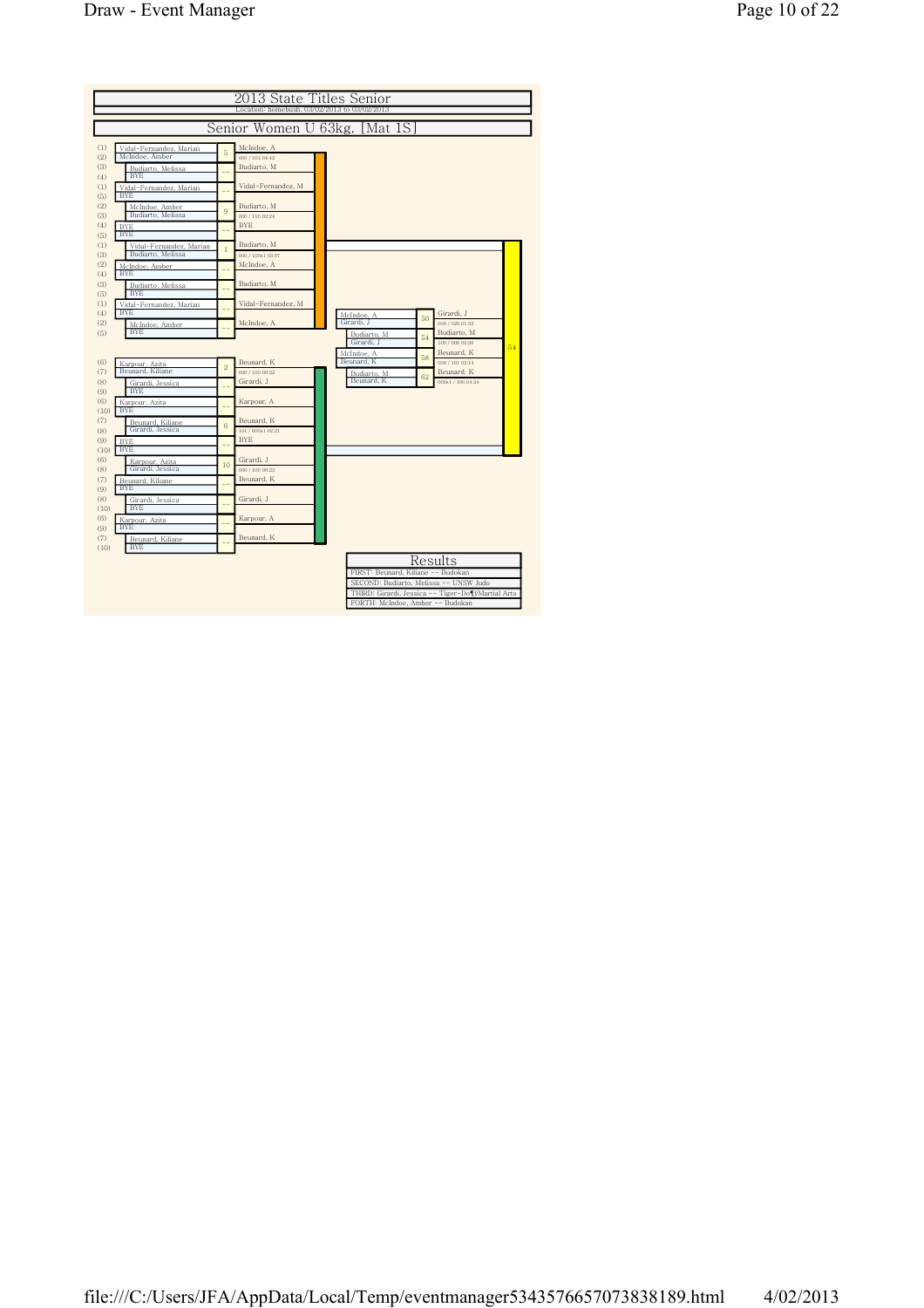|                                |                          | 2013 State Titles Senior<br>Location: homebush, 03/02/2013 to 03/02/2013 |              |                          |                |                |                         |                  |                |              |
|--------------------------------|--------------------------|--------------------------------------------------------------------------|--------------|--------------------------|----------------|----------------|-------------------------|------------------|----------------|--------------|
|                                |                          | Senior Women U 63kg.                                                     |              |                          |                | [Mat 1S]       |                         |                  |                |              |
|                                |                          |                                                                          | $\mathbf{1}$ |                          | $\overline{2}$ | 3              | 4                       | 5                | Wins           | Pts          |
| 1                              | Vidal-Fernandez, Marian  | UNSW Judo (1 Kyu)                                                        |              |                          | $\mathbf{0}$   | $\mathbf{0}$   |                         |                  | $\mathbf{0}$   | $\theta$     |
| $\overline{2}$                 | McIndoe, Amber           | Budokan (1 Kyu)                                                          | 10           |                          |                | $\mathbf{0}$   |                         |                  | $\,1$          | 10           |
| 3                              | Budiarto, Melissa        | UNSW Judo (2 Kyu)                                                        | 10           |                          | 10             |                |                         |                  | $\overline{2}$ | 20           |
| 4                              |                          |                                                                          |              |                          |                |                |                         |                  |                |              |
| 5                              |                          |                                                                          |              |                          |                |                |                         |                  |                |              |
| <b>BYE</b><br><b>BYE</b>       | 13                       | <b>BYE</b><br><b>BYE</b><br><b>BYE</b><br><b>BYE</b>                     | 33<br>32     | <b>BYE</b><br><b>BYE</b> |                |                |                         | <b>BYE</b><br>43 |                |              |
|                                |                          |                                                                          |              | $6\phantom{1}6$          | $\overline{7}$ | 8              | 9                       |                  | 10             | Wins<br>Pts  |
| 6                              | Karpour, Azita           | UNSW Judo (1 Dan)                                                        |              |                          | $\theta$       | $\mathbf{0}$   |                         |                  | $\theta$       | $\mathbf{0}$ |
| $\overline{7}$                 | Beunard, Kiliane         | Budokan (1 Dan)                                                          |              | 10                       |                | 10             |                         |                  | $\overline{2}$ | 20           |
| 8                              | Girardi, Jessica         | Tiger-Do¶yMartial Arts (1 Kyu)                                           |              | 10                       | $\mathbf{0}$   |                |                         |                  | $\,1$          | 10           |
| 9                              |                          |                                                                          |              |                          |                |                |                         |                  |                |              |
| 10<br><b>BYE</b><br><b>BYE</b> | 28                       | <b>BYE</b>                                                               | 36           |                          |                |                |                         |                  |                |              |
|                                |                          | <b>BYE</b><br><b>BYE</b>                                                 |              | <b>BYE</b><br><b>BYE</b> |                |                |                         | <b>BYE</b><br>44 |                |              |
|                                |                          | <b>BYE</b>                                                               | 35           |                          |                |                |                         |                  |                |              |
|                                |                          |                                                                          |              | $\mathbf{1}$             |                | $\overline{2}$ | $\overline{\mathbf{3}}$ | $\overline{4}$   | Wins           | Pts          |
| $\mathbf{1}$                   | McIndoe, Amber           | Budokan (1 Kyu)                                                          |              |                          |                | $\mathbf{0}$   | $\mathbf{0}$            | $\theta$         | $\theta$       | $\mathbf{0}$ |
| $\overline{2}$                 | Budiarto, Melissa        | UNSW Judo (2 Kyu)                                                        |              | 10                       |                |                | $\mathbf{0}$            | 10               | $\,2$          | 20           |
| $\overline{\mathbf{3}}$        | Beunard, Kiliane         | Budokan (1 Dan)                                                          |              | 10                       |                | 10             |                         | 10               | $\sqrt{3}$     | 30           |
| $\overline{4}$                 | Girardi, Jessica         | Tiger-Do¶yMartial Arts (1 Kyu)                                           |              | 10                       |                | $\Omega$       | $\mathbf{0}$            |                  | $\mathbf{1}$   | 10           |
|                                | <b>BYE</b><br><b>BYE</b> | 67<br><b>BYE</b><br><b>BYE</b>                                           |              |                          |                | 72             | <b>BYE</b>              |                  |                |              |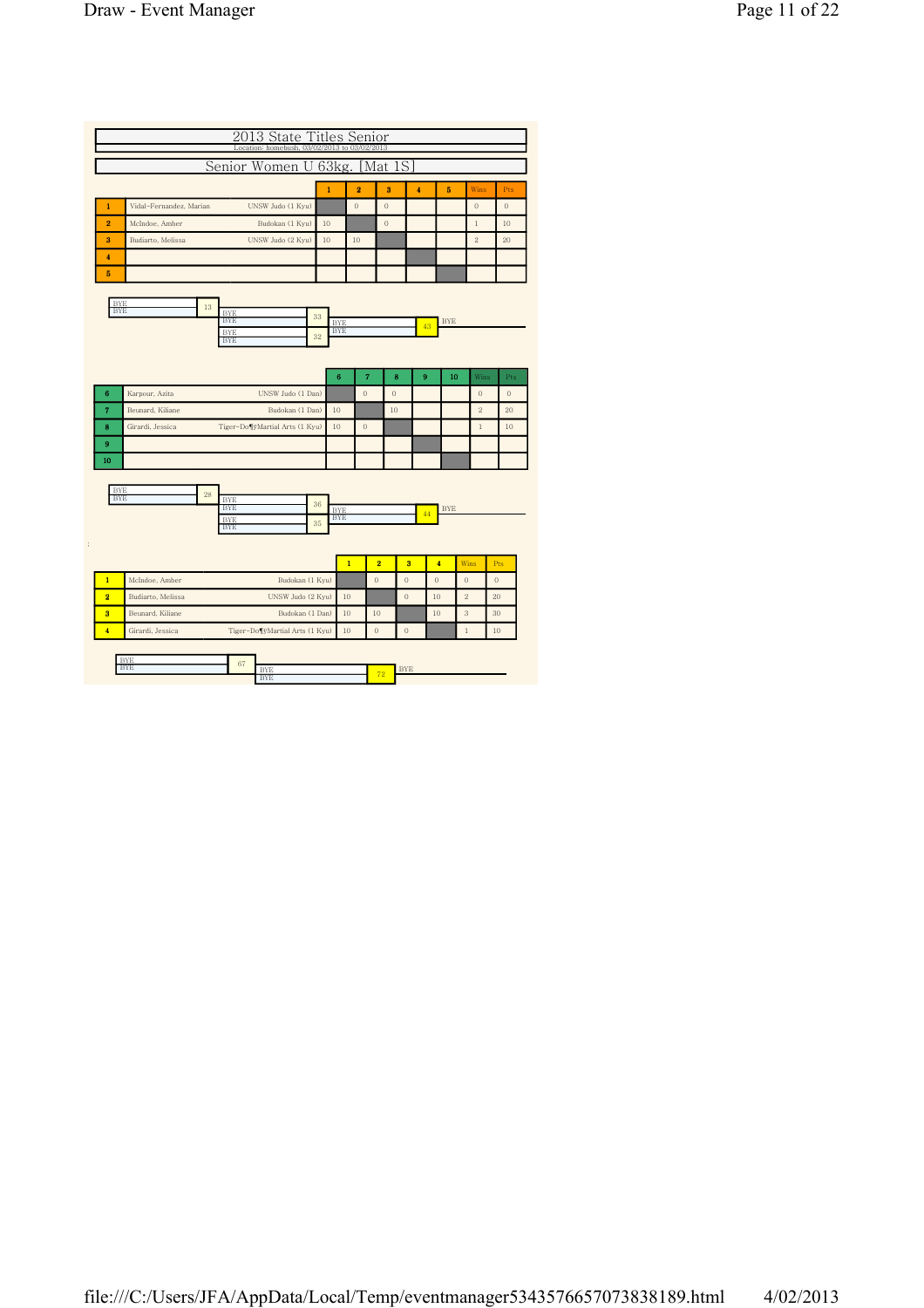|                                   | 2013 State Titles Senior<br>Location: homebush, 03/02/2013 to 03/02/2013 |          |                |              |                |                |          |  |  |  |  |  |
|-----------------------------------|--------------------------------------------------------------------------|----------|----------------|--------------|----------------|----------------|----------|--|--|--|--|--|
| Senior Women U63 & U 70kg. [mat6] |                                                                          |          |                |              |                |                |          |  |  |  |  |  |
|                                   |                                                                          | 1        | $\overline{2}$ | $\mathbf{a}$ | $\overline{4}$ | Wins           | Pts      |  |  |  |  |  |
|                                   | Budokan (1 Kyu)<br>McIndoe, Amber                                        |          | 10             | $\Omega$     | $\Omega$       |                | 10       |  |  |  |  |  |
| $\overline{2}$                    | Girardi, Jessica (FG) Tiger-Do¶ÿMartial Arts (1 Kyu)                     | $\Omega$ |                | $\Omega$     | $\Omega$       | $\Omega$       | $\Omega$ |  |  |  |  |  |
| я                                 | Budokan (1 Dan)<br>Beunard, Kiliane                                      | 10       | 10             |              | $\Omega$       | $\overline{2}$ | 20       |  |  |  |  |  |
| 4                                 | Budokan (1 Kvu)<br>De Bruine, Naomi                                      | 10       | 10             | 10           |                | 3              | 30       |  |  |  |  |  |

| (1)<br>McIndoe, Amber<br>$6\overline{6}$<br>Girardi, Jessica (FG)<br>(2) | McIndoe, A                      | Results                                                                                                       |
|--------------------------------------------------------------------------|---------------------------------|---------------------------------------------------------------------------------------------------------------|
| (3)<br>Beunard, Kiliane<br>De Bruine, Naomi<br>(4)                       | De Bruine, N<br>000 / 100 01:44 | FIRST: De Bruine, Naomi -- Budokan<br>SECOND: Beunard, Kiliane -- Budokan<br>THIRD: McIndoe, Amber -- Budokan |
| (1)<br>McIndoe, Amber<br>3<br>Beunard, Kiliane<br>(3)                    | Beunard, K<br>000 / 101 02:23   |                                                                                                               |
| (2)<br>Girardi, Jessica (FG)<br>De Bruine, Naomi<br>(4)                  | De Bruine, N                    |                                                                                                               |
| (1)<br>McIndoe, Amber<br>$\overline{4}$<br>De Bruine, Naomi<br>(4)       | De Bruine, N<br>000 / 110 00:44 |                                                                                                               |
| (2)<br>Girardi, Jessica (FG)<br>5<br>Beunard, Kiliane<br>(3)             | Beunard, K                      |                                                                                                               |
|                                                                          |                                 |                                                                                                               |

|   | O |               |         |  |
|---|---|---------------|---------|--|
| - | U |               |         |  |
|   |   | -<br><b>.</b> | ×.<br>ಀ |  |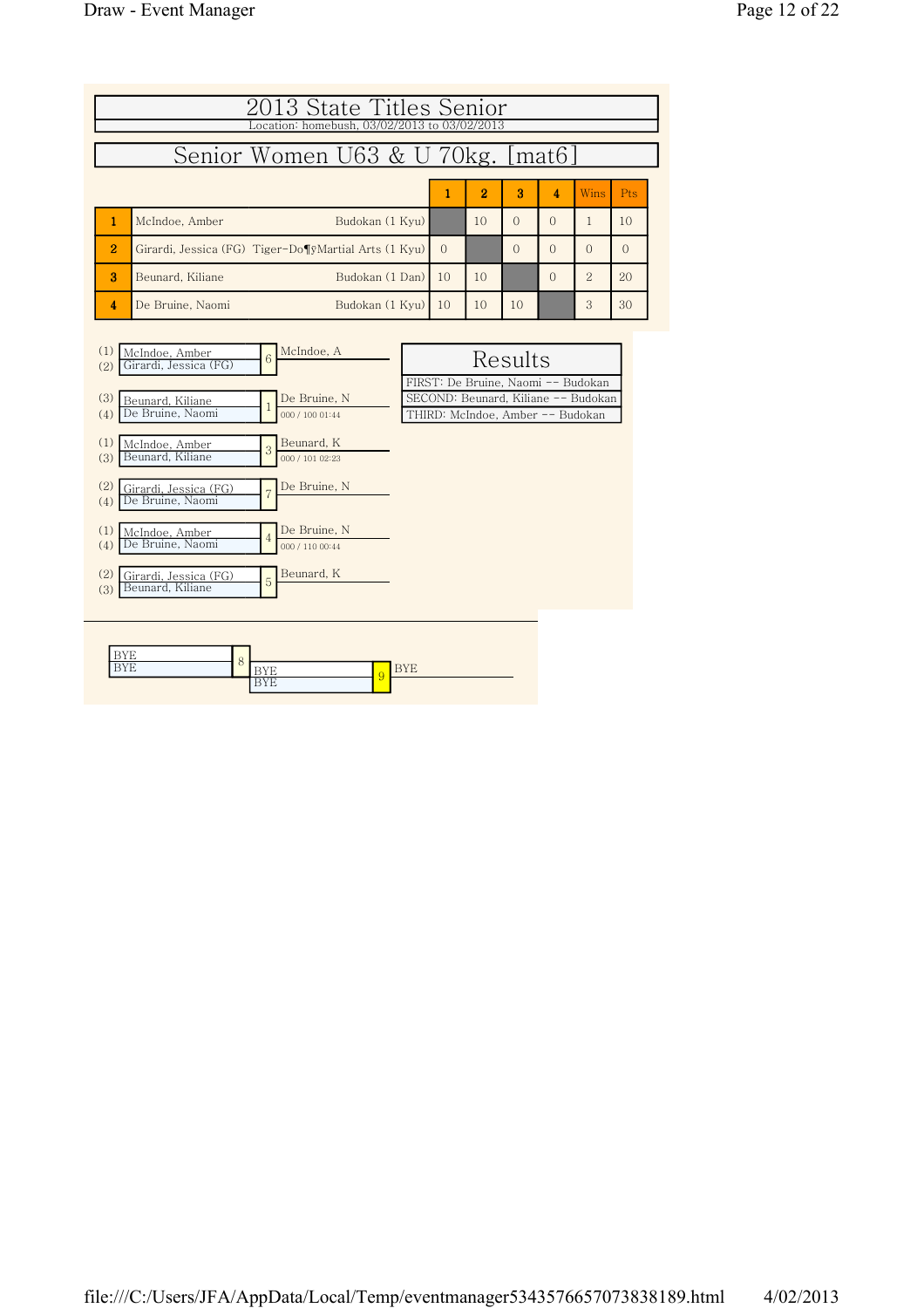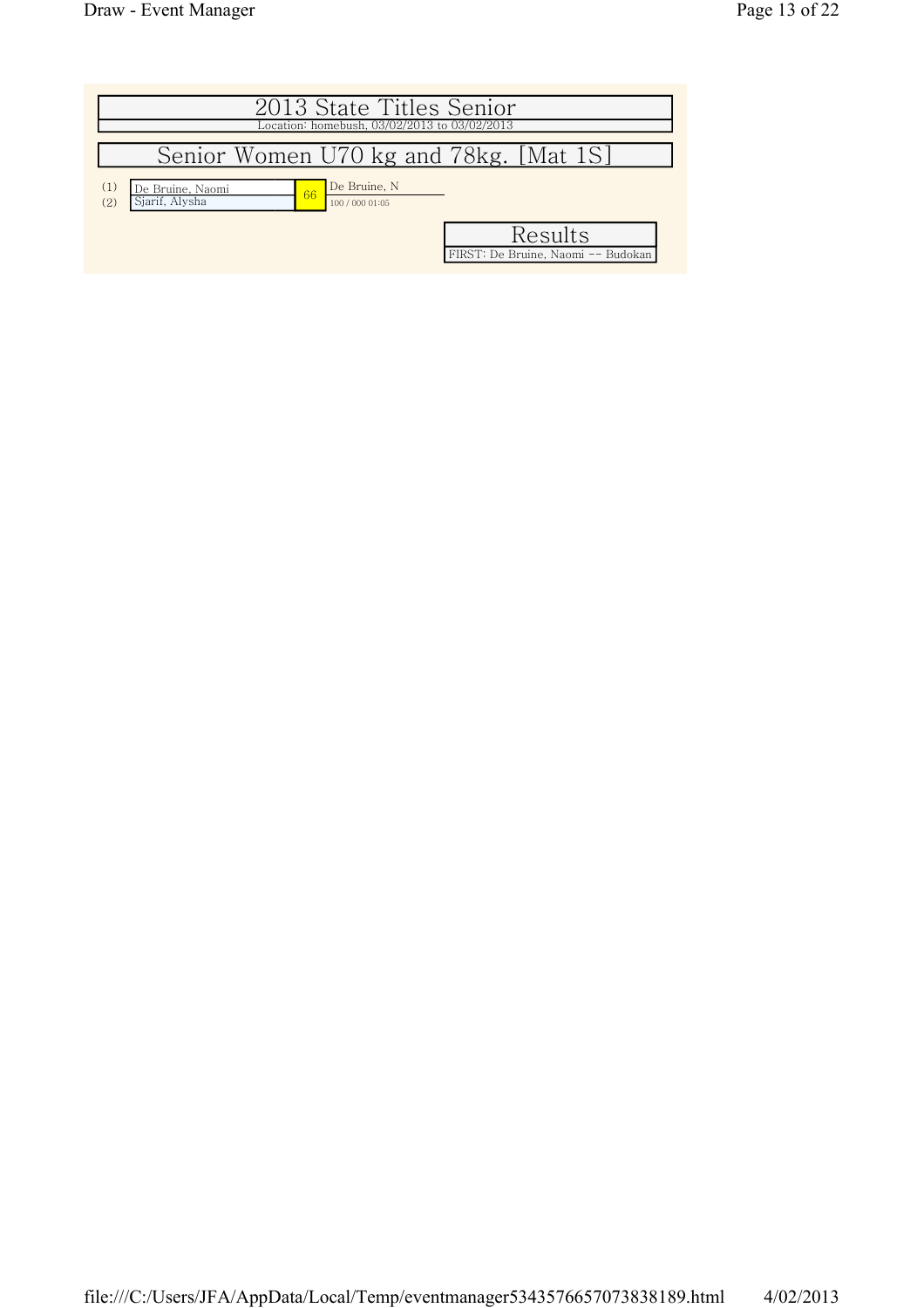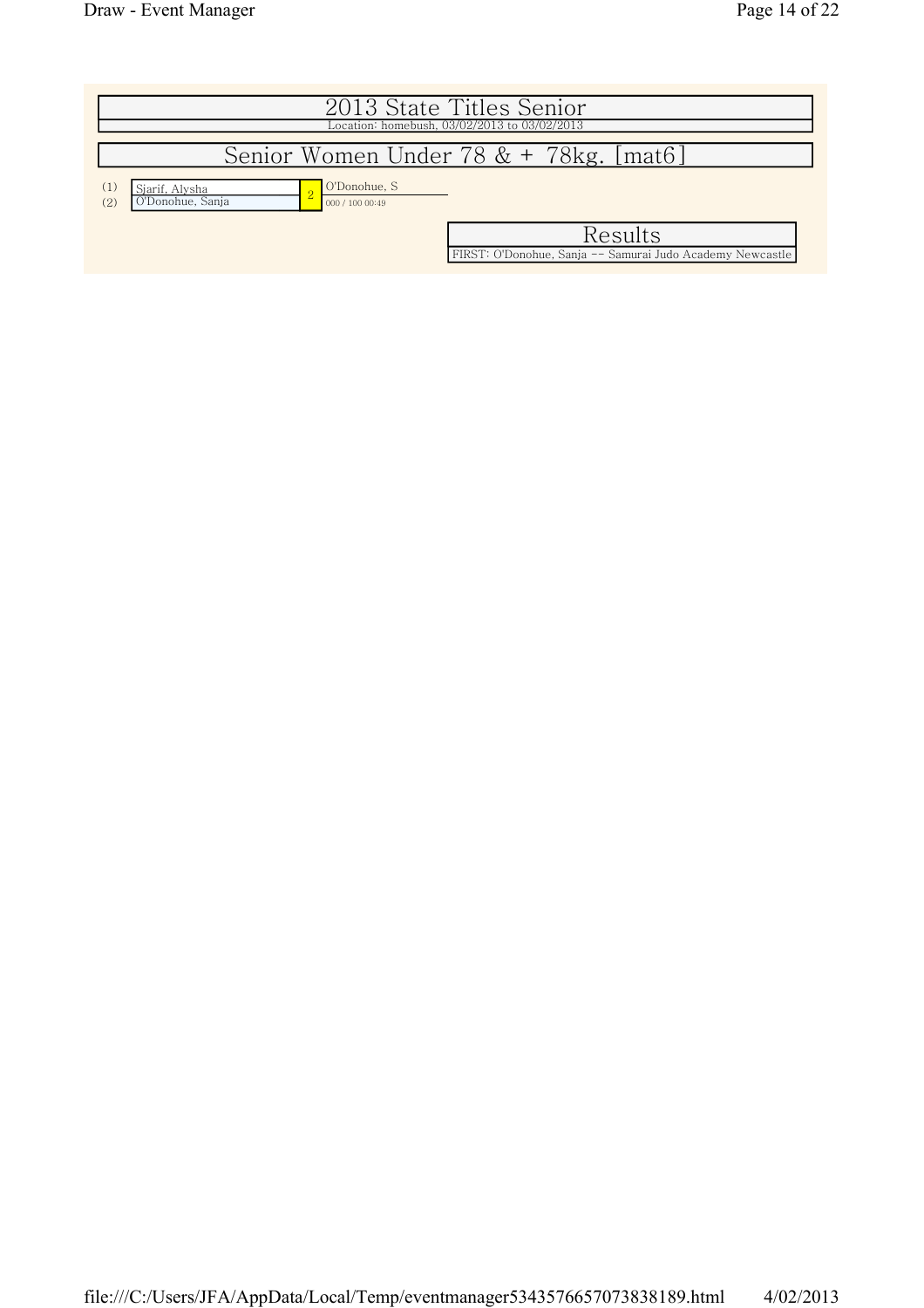|                   |                                                  |                |                                            | 2013 State Titles Senior                                                 |    |                                         |    |
|-------------------|--------------------------------------------------|----------------|--------------------------------------------|--------------------------------------------------------------------------|----|-----------------------------------------|----|
|                   |                                                  |                |                                            | Location: homebush, 03/02/2013 to 03/02/2013                             |    |                                         |    |
|                   |                                                  |                | Senior Men U 66kg Copy.                    | [mat2]                                                                   |    |                                         |    |
| (1)<br>(2)        | Iaconi, Roberto<br>Forbes, Nicholas              | $\overline{1}$ | Iaconi, R<br>100 / 000 00:02               |                                                                          |    |                                         |    |
| (3)<br>(4)        | Kearney, Paddy<br><b>BYE</b>                     |                | Kearney, P                                 |                                                                          |    |                                         |    |
| (1)<br>(5)        | Iaconi, Roberto<br><b>BYE</b>                    |                | Iaconi, R                                  |                                                                          |    |                                         |    |
| (2)<br>(3)        | Forbes, Nicholas<br>Kearney, Paddy               | 3              | Kearney, P<br>000 / 100 00:02              |                                                                          |    |                                         |    |
| (4)<br>(5)        | <b>BYE</b><br><b>BYE</b>                         |                | <b>BYE</b>                                 |                                                                          |    |                                         |    |
| (1)<br>(3)<br>(2) | Iaconi, Roberto<br>Kearney, Paddy                | 5              | Kearney, P<br>000 / 000 00:00<br>Forbes, N |                                                                          |    |                                         |    |
| (4)<br>(3)        | Forbes, Nicholas<br><b>BYE</b><br>Kearney, Paddy |                | Kearney, P                                 |                                                                          |    |                                         |    |
| (5)<br>(1)        | <b>BYE</b><br>Iaconi, Roberto                    |                | Iaconi, R                                  |                                                                          |    |                                         |    |
| (4)<br>(2)        | <b>BYE</b><br>Forbes, Nicholas                   |                | Forbes, N                                  | Iaconi, R<br>Cheng, R                                                    | 15 | Iaconi, R<br>100 / 000 00:04            |    |
| (5)               | <b>BYE</b>                                       |                |                                            | Kearney, P<br>Cheng, R                                                   | 16 | Cheng, R<br>000 / 000d1 08:00           | 16 |
| (6)<br>(7)        | Prociuk, Janusz<br>Cheng, Robert                 | $\overline{2}$ | Cheng, R<br>000 / 100 00:02                | Iaconi, R<br>Nolan, B<br>Kearney, P                                      | 17 | Nolan, B<br>000 / 100 00:02<br>Nolan, B |    |
| (8)<br>(9)        | Nolan, Blake<br><b>BYE</b>                       |                | Nolan, B                                   | Nolan, B                                                                 | 18 | 000 / 100 00:03                         |    |
| (6)<br>(10)       | Prociuk, Janusz<br><b>BYE</b>                    |                | Prociuk, J                                 |                                                                          |    |                                         |    |
| (7)<br>(8)        | Cheng, Robert<br>Nolan, Blake                    | $\overline{4}$ | Nolan, B<br>000 / 100 00:03                |                                                                          |    |                                         |    |
| (9)<br>(10)       | <b>BYE</b><br><b>BYE</b>                         |                | <b>BYE</b>                                 |                                                                          |    |                                         |    |
| (6)<br>(8)<br>(7) | Prociuk, Janusz<br>Nolan, Blake<br>Cheng, Robert | 6              | Nolan, B<br>000 / 100 00:02<br>Cheng, R    |                                                                          |    |                                         |    |
| (9)<br>(8)        | <b>BYE</b><br>Nolan, Blake                       |                | Nolan, B                                   |                                                                          |    |                                         |    |
| (10)<br>(6)       | <b>BYE</b><br>Prociuk, Janusz                    |                | Prociuk, J                                 |                                                                          |    |                                         |    |
| (9)<br>(7)        | <b>BYE</b><br>Cheng, Robert                      |                | Cheng, R                                   |                                                                          |    |                                         |    |
| (10)              | <b>BYE</b>                                       |                |                                            | FIRST: Nolan. Blake -- Yuukan Judo Club                                  |    | Results                                 |    |
|                   |                                                  |                |                                            | SECOND: Iaconi, Roberto -- Zenbu Judo                                    |    |                                         |    |
|                   |                                                  |                |                                            | THIRD: Cheng, Robert -- Zenbu Judo<br>FORTH: Kearney, Paddy -- UNSW Judo |    |                                         |    |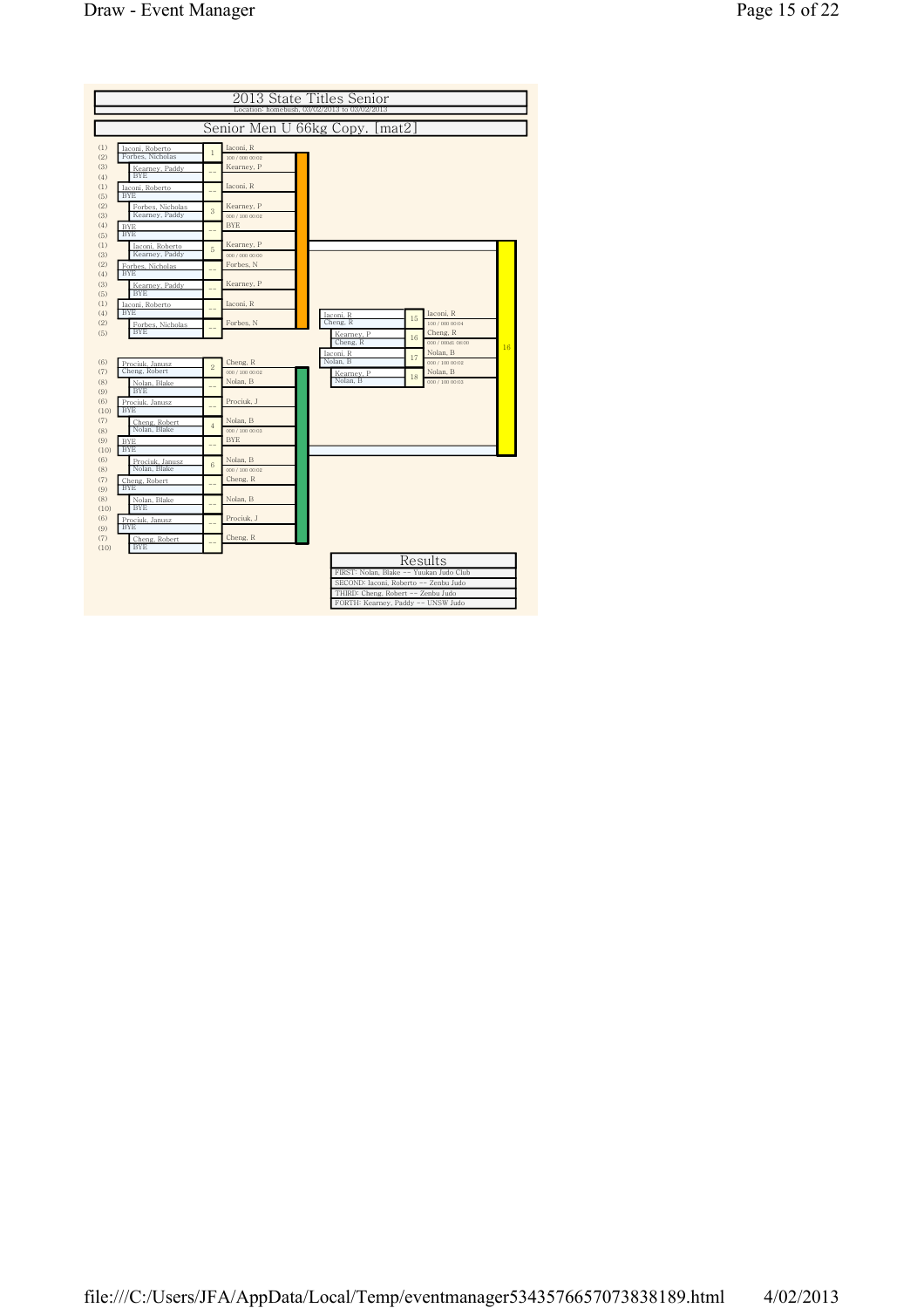|                          |                  |            |                          | Senior Men U                   |                    |              |                          | 66kg Copy.              |                         | mat2         |                         |            |                |                  |              |
|--------------------------|------------------|------------|--------------------------|--------------------------------|--------------------|--------------|--------------------------|-------------------------|-------------------------|--------------|-------------------------|------------|----------------|------------------|--------------|
|                          |                  |            |                          |                                |                    | $\mathbf{1}$ |                          | $\overline{\mathbf{2}}$ | 3                       |              | $\ddot{\phantom{a}}$    | 5          | Wins           |                  | Pts          |
|                          | Iaconi, Roberto  |            |                          | Zenbu Judo (1 Dan)             |                    |              |                          | 10                      | $\theta$                |              |                         |            | $\,1$          |                  | 10           |
|                          | Forbes, Nicholas |            |                          | Willoughby Judo (3 Kyu)        |                    | $\theta$     |                          |                         | $\mathbf{0}$            |              |                         |            | $\theta$       |                  | $\mathbf{0}$ |
|                          | Kearney, Paddy   |            |                          | UNSW Judo (1 Dan)              |                    | $\mathbf{0}$ |                          | 10                      |                         |              |                         |            | $\overline{2}$ |                  | 10           |
|                          |                  |            |                          |                                |                    |              |                          |                         |                         |              |                         |            |                |                  |              |
|                          |                  |            |                          |                                |                    |              |                          |                         |                         |              |                         |            |                |                  |              |
|                          |                  |            |                          |                                |                    |              |                          |                         |                         |              |                         |            |                |                  |              |
| <b>BYE</b><br><b>BYE</b> |                  | $\sqrt{7}$ | <b>BYE</b>               |                                |                    |              |                          |                         |                         |              |                         |            |                |                  |              |
|                          |                  |            | <b>BYE</b><br><b>BYE</b> |                                |                    | $\,9$        | <b>BYE</b><br><b>BYE</b> |                         |                         |              | 13                      | <b>BYE</b> |                |                  |              |
|                          |                  |            | <b>BYE</b>               |                                |                    | $\,$ 8 $\,$  |                          |                         |                         |              |                         |            |                |                  |              |
|                          |                  |            |                          |                                |                    |              |                          |                         |                         |              |                         |            |                |                  |              |
|                          |                  |            |                          |                                |                    |              | $6\phantom{1}6$          | $\overline{\mathbf{r}}$ |                         | 8            | 9                       |            | 10             | Wins             |              |
|                          | Prociuk, Janusz  |            |                          | Tiger-Do¶yMartial Arts (1 Kyu) |                    |              |                          | $\overline{0}$          |                         | $\theta$     |                         |            | $\mathbf{0}$   |                  |              |
|                          | Cheng, Robert    |            |                          |                                | Zenbu Judo (4 Kyu) |              | 10                       |                         |                         | $\theta$     |                         |            | $\,1$          |                  |              |
|                          | Nolan, Blake     |            |                          | Yuukan Judo Club (1 Kyu)       |                    |              | 10                       | 10                      |                         |              |                         |            | $\overline{2}$ |                  |              |
|                          |                  |            |                          |                                |                    |              |                          |                         |                         |              |                         |            |                |                  |              |
|                          |                  |            |                          |                                |                    |              |                          |                         |                         |              |                         |            |                |                  |              |
|                          |                  |            |                          |                                |                    |              |                          |                         |                         |              |                         |            |                |                  |              |
| <b>BYE</b><br><b>BYE</b> |                  | 10         | <b>BYE</b>               |                                |                    | 12           |                          |                         |                         |              |                         |            |                |                  |              |
|                          |                  |            | <b>BYE</b><br><b>BYE</b> |                                |                    |              | <b>BYE</b><br><b>BYE</b> |                         |                         |              | 14                      | <b>BYE</b> |                |                  |              |
|                          |                  |            | <b>BYE</b>               |                                |                    | 11           |                          |                         |                         |              |                         |            |                |                  |              |
|                          |                  |            |                          |                                |                    |              |                          |                         |                         |              |                         |            |                |                  |              |
|                          |                  |            |                          |                                |                    |              | $\mathbf{1}$             |                         | $\overline{\mathbf{2}}$ | 3            | $\overline{\mathbf{4}}$ |            | Wins           | Pts              |              |
|                          | Iaconi, Roberto  |            |                          |                                | Zenbu Judo (1 Dan) |              |                          | $\theta$                |                         | 10           | $\overline{0}$          |            | $\,1$          | 10               |              |
|                          | Kearney, Paddy   |            |                          |                                | UNSW Judo (1 Dan)  |              | $\theta$                 |                         |                         | $\mathbf{0}$ | $\circ$                 |            | 1              | $\boldsymbol{0}$ |              |
|                          | Cheng, Robert    |            |                          |                                | Zenbu Judo (4 Kyu) |              | $\theta$                 | $\,1$                   |                         |              | $\theta$                |            | $\,1$          | $\,1$            |              |
|                          | Nolan, Blake     |            |                          | Yuukan Judo Club (1 Kyu)       |                    |              | 10                       | 10                      |                         | 10           |                         |            | 3              | 30               |              |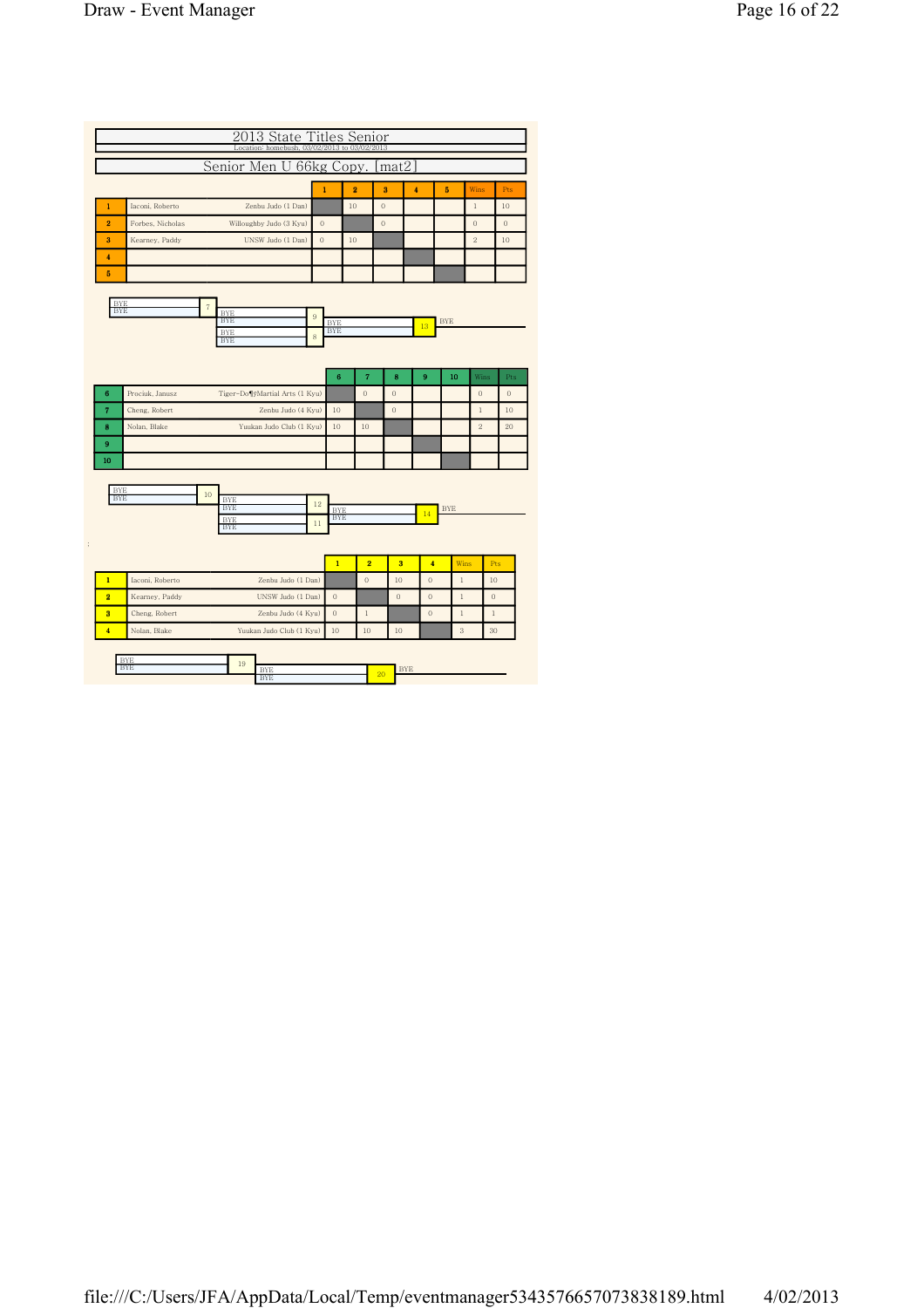

|                |             |    | -----------         |      |                 |    |                 |    |
|----------------|-------------|----|---------------------|------|-----------------|----|-----------------|----|
| B1             | BYE         | 24 | McKenzie. K         | 32   | McKenzie. K     | 36 | Leishman, C     | 3. |
| B <sub>2</sub> | McKenzie. K |    |                     | (30) | Leishman, C     |    | 000 / 101 03:50 |    |
|                |             |    |                     |      |                 |    |                 |    |
| C1             | Huynh, B    | 25 |                     |      |                 |    |                 |    |
| C <sub>2</sub> | Wong. C     |    | Wong, C             | 33   | 001 / 020 01:44 |    |                 |    |
| D1             | Holder, J   | 28 | Holder, J           |      | Holder, J       | 55 | Wang, L         | 3. |
| D <sub>2</sub> | Townsend, P |    | 100s1 / 000s1 00:57 | (29) | Wang, L         |    | 011/021s104:48  |    |
|                |             |    |                     |      |                 |    |                 |    |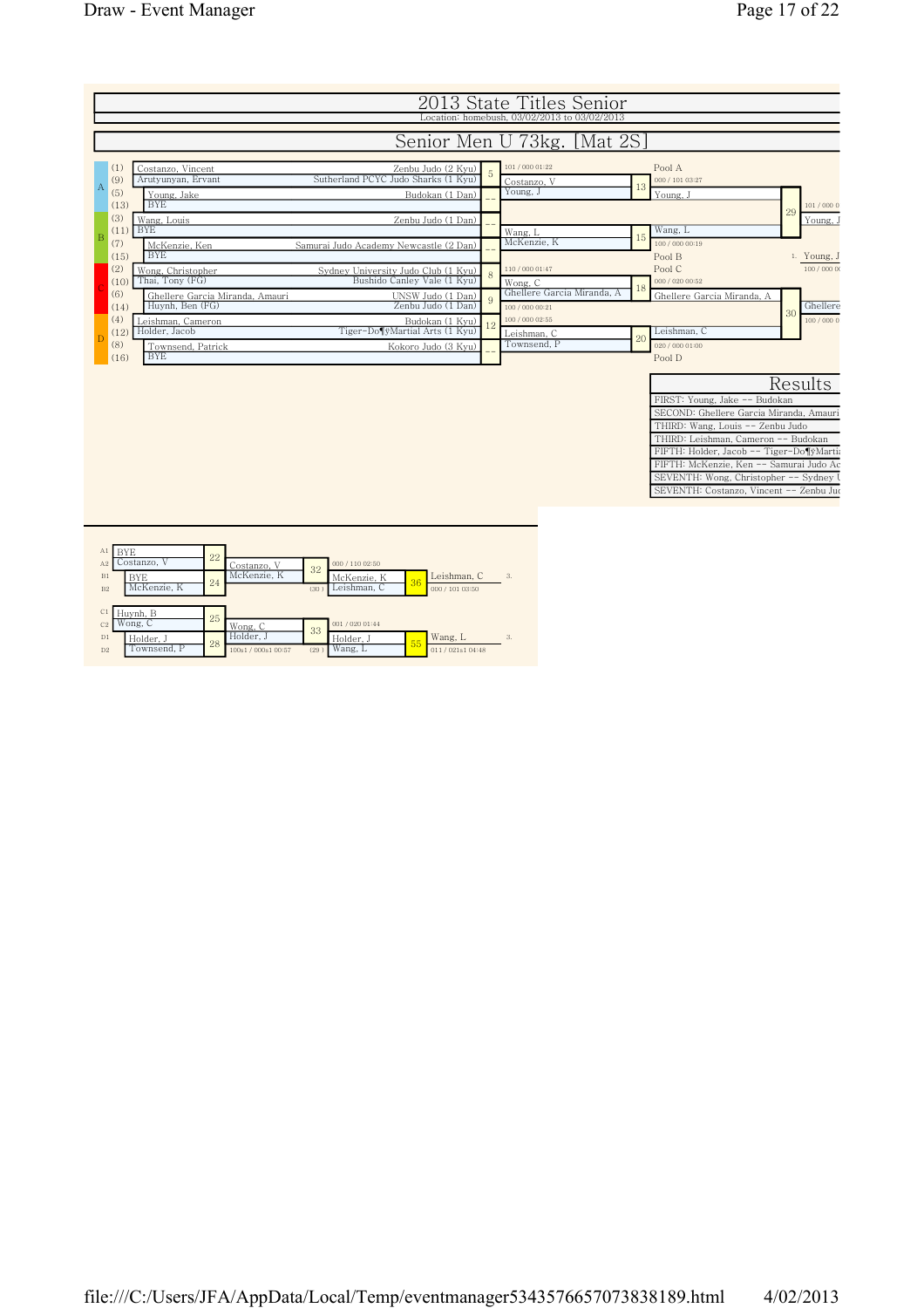|                                                                   | 2013 State Titles Senior                                                |    |                                             |    |                                                                                                                                                                                                                                                                                                                                                                 |    |                   |    |
|-------------------------------------------------------------------|-------------------------------------------------------------------------|----|---------------------------------------------|----|-----------------------------------------------------------------------------------------------------------------------------------------------------------------------------------------------------------------------------------------------------------------------------------------------------------------------------------------------------------------|----|-------------------|----|
|                                                                   | Location: homebush, 03/02/2013 to 03/02/2013                            |    |                                             |    |                                                                                                                                                                                                                                                                                                                                                                 |    |                   |    |
|                                                                   | Senior Men U 81kg. [Mat 1S]                                             |    |                                             |    |                                                                                                                                                                                                                                                                                                                                                                 |    |                   |    |
| (1)<br>Bruce, Daniel<br>Kijumnuayporn, Donald<br>(9)<br>Α         | Illawarra International Judo (1 Kyu)<br>Zenbu Judo (3 Kyu)              |    | 020 / 000 01:20<br>Bruce, D                 | 37 | Pool A<br>020 / 000 00:45                                                                                                                                                                                                                                                                                                                                       |    |                   |    |
| (5)<br>Muller, Gene<br><b>BYE</b><br>(13)                         | Blacktown City Judo Club (3 Kyu)                                        |    | Muller, G                                   |    | Bruce, D                                                                                                                                                                                                                                                                                                                                                        |    | 000 / 100 01:28   |    |
| (3)<br>Vukovich, Robert<br><b>BYE</b>                             | St Mary's RSL Judo (1 Kyu)                                              |    |                                             |    | Vukovich, R                                                                                                                                                                                                                                                                                                                                                     | 59 | Vukovich, R       |    |
| (11)<br>B<br>(7)<br>Ligon, Geraldo<br><b>BYE</b><br>(15)          | Zenbu Judo (3 Kyu)                                                      |    | Vukovich, R<br>Ligon, G                     | 41 | 100 / 000s1 01:14<br>Pool B                                                                                                                                                                                                                                                                                                                                     |    | 1. Briers, E      |    |
| (2)<br><b>BYE</b><br>Lau, Nicholaus<br>(10)                       | Zenbu Judo (2 Kyu)                                                      |    | Lau, N                                      |    | Pool C<br>000s1/021 03:02                                                                                                                                                                                                                                                                                                                                       |    | 000 / 002 05:00   | 68 |
| (6)<br>Stevenson, Shane<br>Roberts, Andrew<br>(14)                | Blacktown City Judo Club (1 Kyu)<br>Sydney University Judo Club (1 Kyu) |    | Roberts, A<br>000 / 022 03:22               | 47 | Roberts, A                                                                                                                                                                                                                                                                                                                                                      | 60 | Briers, E         |    |
| (4)<br>Nikolias, Demitrios (FG)<br>Vukovich, Marco<br>(12)<br>(8) | Zenbu Judo (2 Kyu)<br>St Mary's RSL Judo (3 Kyu)                        | 34 | 100 / 010 01:34<br>Nikolias, D<br>Briers, E | 48 | Briers. E<br>000 / 100 00:00                                                                                                                                                                                                                                                                                                                                    |    | 000s4 / 100 01:56 |    |
| <b>BYE</b><br>Briers, Eamonn<br>(16)                              | UNSW Judo (1 Kyu)                                                       |    |                                             |    | Pool D                                                                                                                                                                                                                                                                                                                                                          |    |                   |    |
|                                                                   |                                                                         |    |                                             |    | FIRST: Briers, Eamonn -- UNSW Judo<br>SECOND: Vukovich, Robert -- St Mary's RSL Judo<br>THIRD: Bruce, Daniel -- Illawarra International Judo<br>THIRD: Roberts, Andrew -- Sydney University Judo Club<br>FIFTH: Stevenson, Shane -- Blacktown City Judo Club<br>FIFTH: Kijumnuayporn, Donald -- Zenbu Judo<br>SEVENTH:<br>SEVENTH: Ligon, Geraldo -- Zenbu Judo |    | Results           |    |
|                                                                   |                                                                         |    |                                             |    |                                                                                                                                                                                                                                                                                                                                                                 |    |                   |    |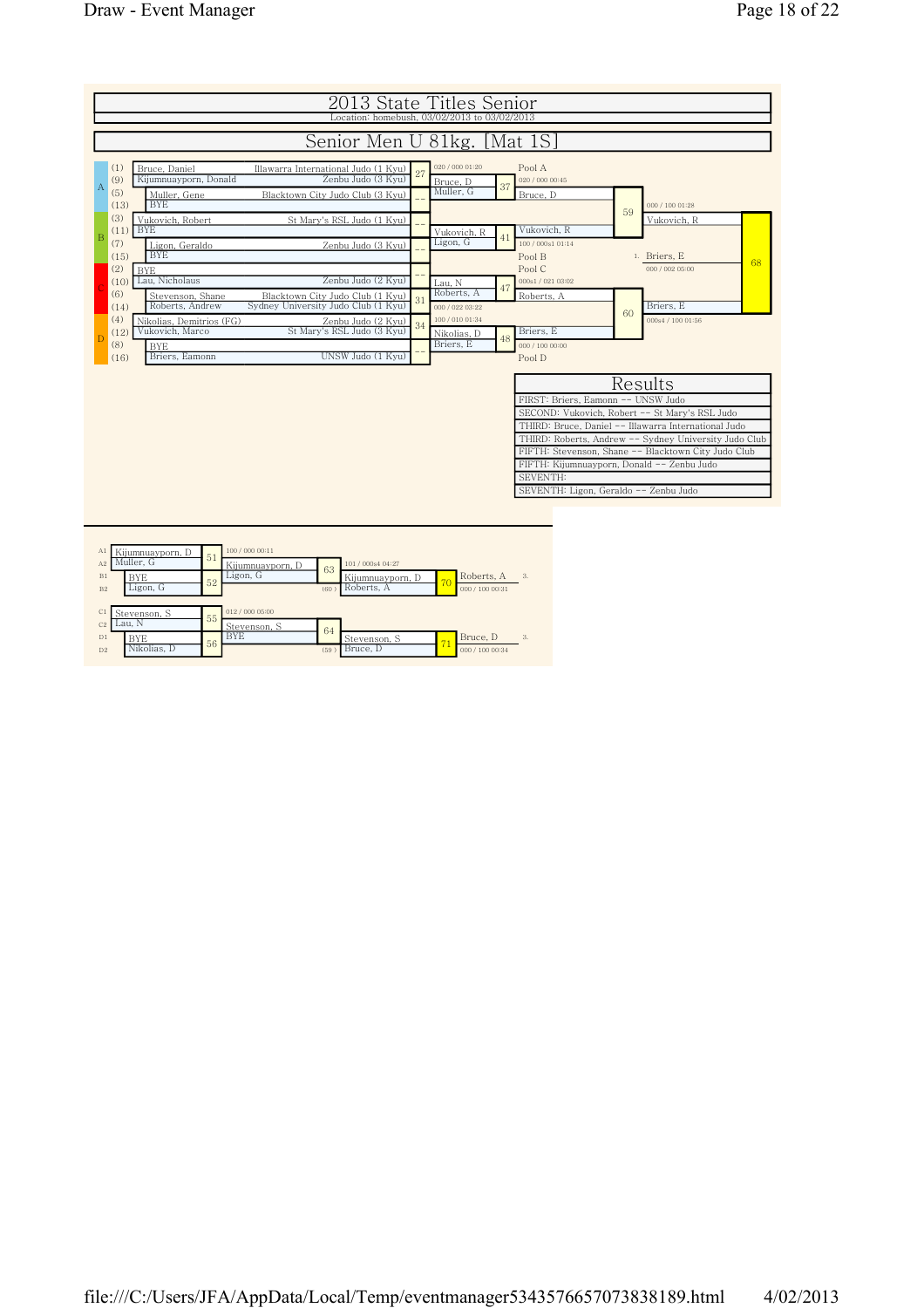

| A1             | `umenbayar, P | 46 | 021/000 03:23     |      |                 |    |                 |               |
|----------------|---------------|----|-------------------|------|-----------------|----|-----------------|---------------|
| A2             | McBain, A     |    | Tumenbavar. P     | 52   | 021 / 000 02:32 |    |                 |               |
| B1             | Ivers, H      | 48 | Cuniowski, J      |      | Tumenbavar. P   | 57 | Tumenbayar, P   | $\mathcal{S}$ |
| B <sub>2</sub> | Cuniowski, J  |    |                   | (51) | Edwards. J      |    | 020 / 000 02:31 |               |
|                |               |    |                   |      |                 |    |                 |               |
|                |               |    |                   |      |                 |    |                 |               |
| C1             | <b>BYE</b>    |    |                   |      |                 |    |                 |               |
| C <sub>2</sub> | Rozic. A      | 49 | Rozic. A          |      | 000 / 100 00:43 |    |                 |               |
| D1             | doudnik. A    |    | doudnik. A        | 54   | doudnik. A      |    | Berry, Z        | 3.            |
| D <sub>2</sub> | abrahamian, v | 50 | 101 / 000s1 05:00 | (53) | Berry, Z        | 59 | 000s1/10002:46  |               |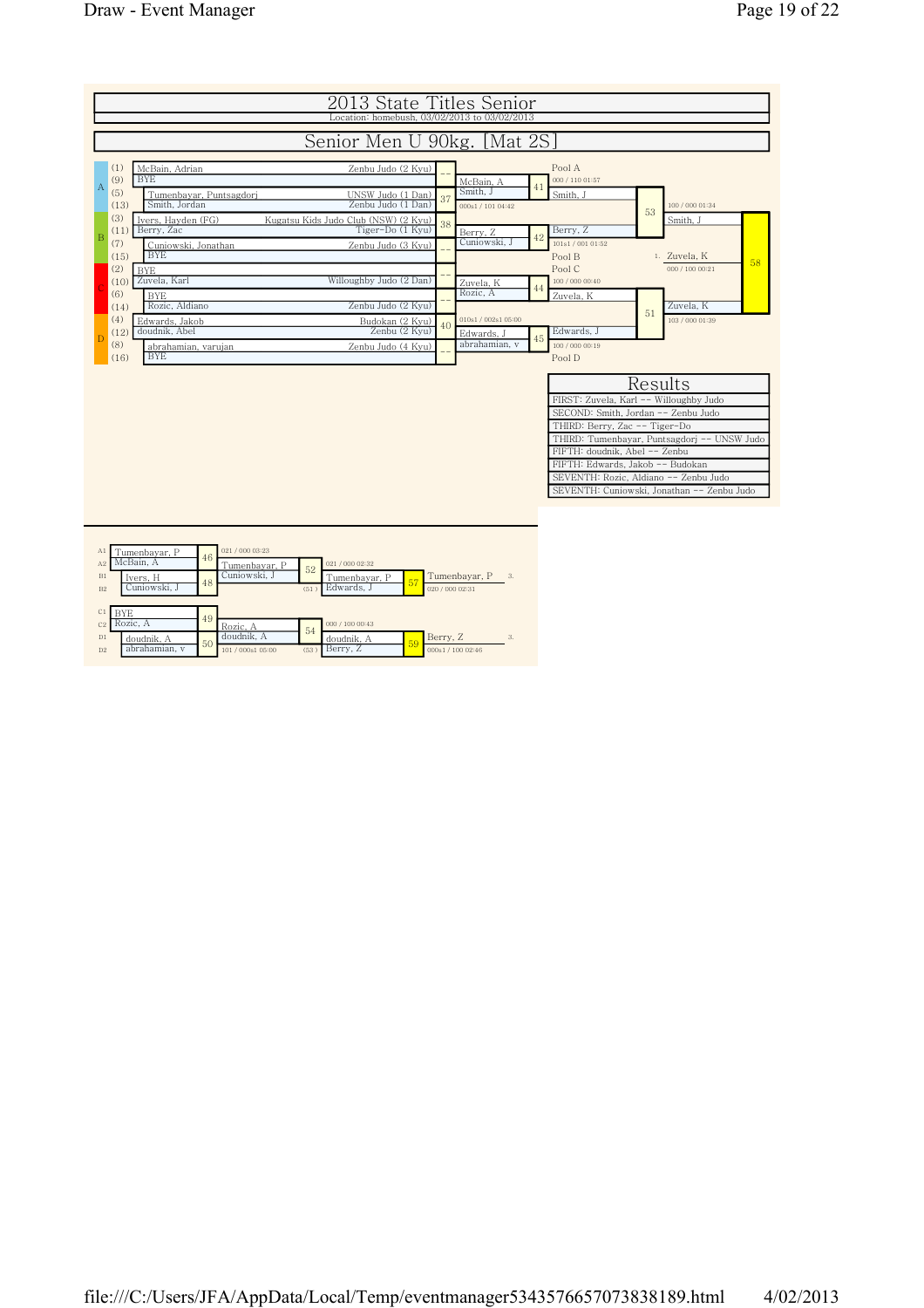|                                                                                                                                                                                                                                                                                                                                                                                                                                                                                                  | 2013 State Titles Senior                                                                                                                                                                                                                                                                                                                                                                                                                                                                                            |  |
|--------------------------------------------------------------------------------------------------------------------------------------------------------------------------------------------------------------------------------------------------------------------------------------------------------------------------------------------------------------------------------------------------------------------------------------------------------------------------------------------------|---------------------------------------------------------------------------------------------------------------------------------------------------------------------------------------------------------------------------------------------------------------------------------------------------------------------------------------------------------------------------------------------------------------------------------------------------------------------------------------------------------------------|--|
|                                                                                                                                                                                                                                                                                                                                                                                                                                                                                                  | Location: homebush, 03/02/2013 to 03/02/2013                                                                                                                                                                                                                                                                                                                                                                                                                                                                        |  |
|                                                                                                                                                                                                                                                                                                                                                                                                                                                                                                  | Senior Men U100kg. [Mat 1S]                                                                                                                                                                                                                                                                                                                                                                                                                                                                                         |  |
| (1)<br>Dimos, Jason<br>McDougall, Shaun<br>(2)<br>(3)<br>Lewis, Kurt<br>Cutajar, Mick<br>(4)<br>(1)<br>Dimos, Jason<br>Dudek, Matthew<br>(5)<br>(2)<br>McDougall, Shaun<br>Lewis, Kurt<br>(3)<br>(4)<br>Cutajar, Mick<br>Dudek, Matthew<br>(5)<br>(1)<br>Dimos, Jason<br>Lewis, Kurt<br>(3)<br>(2)<br>McDougall, Shaun<br>Cutajar, Mick<br>(4)<br>(3)<br>Lewis, Kurt<br>Dudek, Matthew<br>(5)<br>(1)<br>Dimos, Jason<br>Cutajar, Mick<br>(4)<br>(2)<br>McDougall, Shaun<br>Dudek, Matthew<br>(5) | McDougall, S<br>4<br>001/100s102:29<br>Lewis, K<br>$\overline{7}$<br>100 / 012 04:48<br>Dimos. J<br>8<br>011/002s2 05:00<br>McDougall, S<br>12<br>100 / 000 01:16<br>Cutajar, M<br>15<br>110/000 01:03<br>Lewis, K<br>17<br>000 / 100 00:37<br>Cutajar, M<br>19<br>000 / 100 00:54<br>Lewis, K<br>21<br>020 / 000 02:28<br>Dimos, J<br>23<br>100s2 / 002s4 04:38<br>Krallidis, K<br>Lewis, K<br>53<br>Krallidis, K<br>000 / 100 00:12<br>McDougall, S<br>25<br>110/000s103:15<br>McDougall, S<br>McDougall, S<br>57 |  |
| (6)<br>Krallidis, Kyriakos<br>Barlow, Samuel<br>(7)<br>(8)<br>Dimos, Con<br>KWON, BYUNGCHUN<br>(9)<br>(6)<br>Krallidis, Kyriakos<br>Bowerman, Steven<br>(10)<br>(7)<br>Barlow, Samuel<br>Dimos, Con<br>(8)<br>(9)<br>KWON, BYUNGCHUN                                                                                                                                                                                                                                                             | Krallidis, K<br>101 / 000 02:30<br>57<br>KWON, B<br>Lewis, K<br>61<br>KWON, B<br>000 / 020 00:13<br>Krallidis, K<br>20<br>100/010 01:29<br>KWON, B<br>McDougall, S<br>65<br>KWON, B<br>KWON, B<br>000 / 100 00:14<br>11<br>000 / 100 00:18<br>Krallidis, K<br>14<br>101/000 01:52<br>Dimos, C<br>16<br>001s1 / 101s2 04:12<br>KWON, B<br>18                                                                                                                                                                         |  |
| Bowerman, Steven<br>(10)<br>(6)<br>Krallidis, Kyriakos<br>Dimos, Con<br>(8)<br>(7)<br>Barlow, Samuel<br>KWON, BYUNGCHUN<br>(9)<br>(8)<br>Dimos. Con<br>Bowerman, Steven<br>(10)<br>(6)<br>Krallidis, Kyriakos<br>KWON, BYUNGCHUN<br>(9)<br>(7)<br>Barlow, Samuel                                                                                                                                                                                                                                 | 110/000 01:19<br>Krallidis, K<br>26<br>100 / 000 00:19<br>KWON, B<br>24<br>000 / 100 00:10<br>Dimos. C<br>22<br>002s1 / 000s2 05:00<br>KWON, B<br>3<br>000 / 100 01:37<br>Bowerman, S<br>29                                                                                                                                                                                                                                                                                                                         |  |
| Bowerman, Steven<br>(10)                                                                                                                                                                                                                                                                                                                                                                                                                                                                         | 000 / 100 00:37<br>Results<br>FIRST: KWON, BYUNGCHUN -- Zenbu Judo<br>SECOND: McDougall, Shaun -- UNSW Judo<br>THIRD: Krallidis, Kyriakos -- Zenbu Judo<br>FORTH: Lewis, Kurt -- Sydney University Judo Club                                                                                                                                                                                                                                                                                                        |  |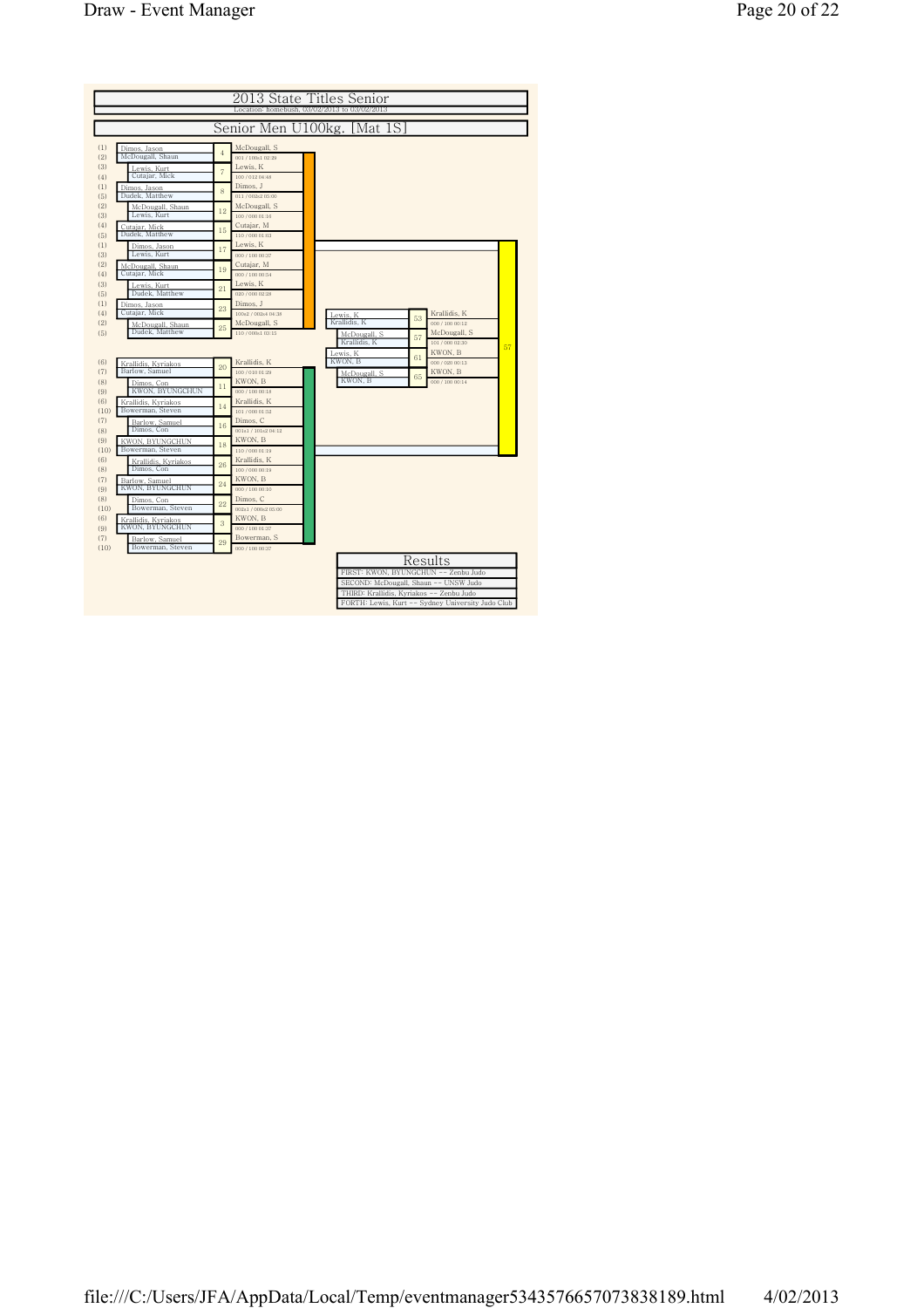|                         |                                 |    | Location: homebush, 03/02/2013 to 03/02/2013 |                                |                                  |                    |                      |              |                |                                |                                               |
|-------------------------|---------------------------------|----|----------------------------------------------|--------------------------------|----------------------------------|--------------------|----------------------|--------------|----------------|--------------------------------|-----------------------------------------------|
|                         |                                 |    | Senior Men U100kg.                           |                                |                                  | Mat                | 1S                   |              |                |                                |                                               |
|                         |                                 |    |                                              |                                |                                  |                    |                      |              |                |                                |                                               |
|                         |                                 |    |                                              |                                | $\mathbf{1}$                     | $\overline{2}$     | 3                    | 4            | 5              | <b>Wins</b>                    | Pts                                           |
| 1                       | Dimos, Jason                    |    | Bushido Canley Vale (1 Kyu)                  |                                |                                  | $\theta$           | $\theta$             | 10           | $\overline{7}$ | $\overline{2}$                 | 17                                            |
| $\overline{2}$          | McDougall, Shaun                |    | UNSW Judo (1 Kyu)                            |                                | 10                               |                    | 10                   | $\mathbf{0}$ | 10             | 3<br>3                         | 30                                            |
| 3                       | Lewis, Kurt                     |    | Sydney University Judo Club (2 Kyu)          | 10                             | $\theta$                         |                    | 10                   | 10           |                | 30                             |                                               |
| $\overline{\mathbf{4}}$ | Cutajar, Mick<br>Dudek, Matthew |    | Wollongong Judo (3 Dan)                      |                                | $\overline{0}$<br>$\overline{0}$ | 10<br>$\mathbf{0}$ | $\theta$<br>$\theta$ | $\mathbf{0}$ | 10             | $\overline{2}$<br>$\mathbf{0}$ | 20<br>$\mathbf{0}$                            |
| 5                       |                                 |    | Zenbu Judo (2 Kyu)                           |                                |                                  |                    |                      |              |                |                                |                                               |
|                         | <b>BYE</b>                      | 30 |                                              |                                |                                  |                    |                      |              |                |                                |                                               |
|                         | <b>BYE</b>                      |    | <b>BYE</b><br><b>BYE</b>                     | 40<br><b>BYE</b>               |                                  |                    |                      |              | <b>BYE</b>     |                                |                                               |
|                         |                                 |    | <b>BYE</b><br><b>BYE</b>                     | <b>BYE</b><br>39               |                                  |                    |                      | 46           |                |                                |                                               |
|                         |                                 |    |                                              |                                |                                  |                    |                      |              |                |                                |                                               |
|                         |                                 |    |                                              |                                |                                  |                    |                      |              |                |                                |                                               |
|                         |                                 |    |                                              |                                |                                  |                    |                      |              |                |                                |                                               |
|                         |                                 |    |                                              |                                | 6                                | $\overline{7}$     | 8                    | 9            | 10             | Wins                           |                                               |
| 6                       | Krallidis, Kyriakos             |    |                                              | Zenbu Judo (2 Kyu)             |                                  | 10                 | 10                   | $\theta$     | 10             | 3                              |                                               |
| $\overline{7}$          | Barlow, Samuel                  |    | Wollongong Judo (4 Kyu)                      |                                | $\theta$                         |                    | $\mathbf{0}$         | $\theta$     | $\mathbf{0}$   | $\theta$                       |                                               |
| 8                       | Dimos, Con                      |    | Bushido Canley Vale (1 Kyu)                  |                                | $\theta$                         | 10                 |                      | $\theta$     | 5              | $\overline{2}$                 |                                               |
| 9                       | KWON, BYUNGCHUN                 |    |                                              | Zenbu Judo (3 Dan)             | 10                               | 10                 | 10                   |              | 10             | $\overline{4}$                 |                                               |
| 10                      | Bowerman, Steven                |    | Samurai Judo Academy Newcastle (2 Kyu)       |                                | $\theta$                         | 10                 | $\mathbf{0}$         | $\theta$     |                | $\,1$                          |                                               |
|                         |                                 |    |                                              |                                |                                  |                    |                      |              |                |                                |                                               |
|                         | <b>BYE</b><br><b>BYE</b>        | 38 | <b>BYE</b>                                   |                                |                                  |                    |                      |              |                |                                |                                               |
|                         |                                 |    | <b>BYE</b>                                   | 45<br><b>BYE</b><br><b>BYE</b> |                                  |                    |                      | 49           | <b>BYE</b>     |                                |                                               |
|                         |                                 |    | <b>BYE</b><br><b>BYE</b>                     | 42                             |                                  |                    |                      |              |                |                                |                                               |
|                         |                                 |    |                                              |                                |                                  |                    |                      |              |                |                                |                                               |
|                         |                                 |    |                                              |                                | $\mathbf{1}$                     | $\overline{2}$     |                      | 3            | $\overline{4}$ | Wins                           | Pts                                           |
| $\overline{1}$          | McDougall, Shaun                |    |                                              | UNSW Judo (1 Kyu)              |                                  | 10                 | 10                   |              | $\overline{0}$ | $\overline{2}$                 | 20                                            |
| $\overline{2}$          | Lewis, Kurt                     |    | Sydney University Judo Club (2 Kyu)          |                                | $\mathbf{0}$                     |                    | $\theta$             |              | $\mathbf{0}$   | $\mathbf{0}$                   | $\overline{0}$                                |
| $\overline{\mathbf{3}}$ | Krallidis, Kyriakos             |    |                                              | Zenbu Judo (2 Kyu)             | $\theta$                         | 10                 |                      |              | $\overline{0}$ | $\mathbf{1}$                   | Pts<br>30<br>$\Omega$<br>15<br>40<br>10<br>10 |

| .       | 69 |   |   |  |
|---------|----|---|---|--|
| 12 I IS |    | . | - |  |
|         |    | . |   |  |